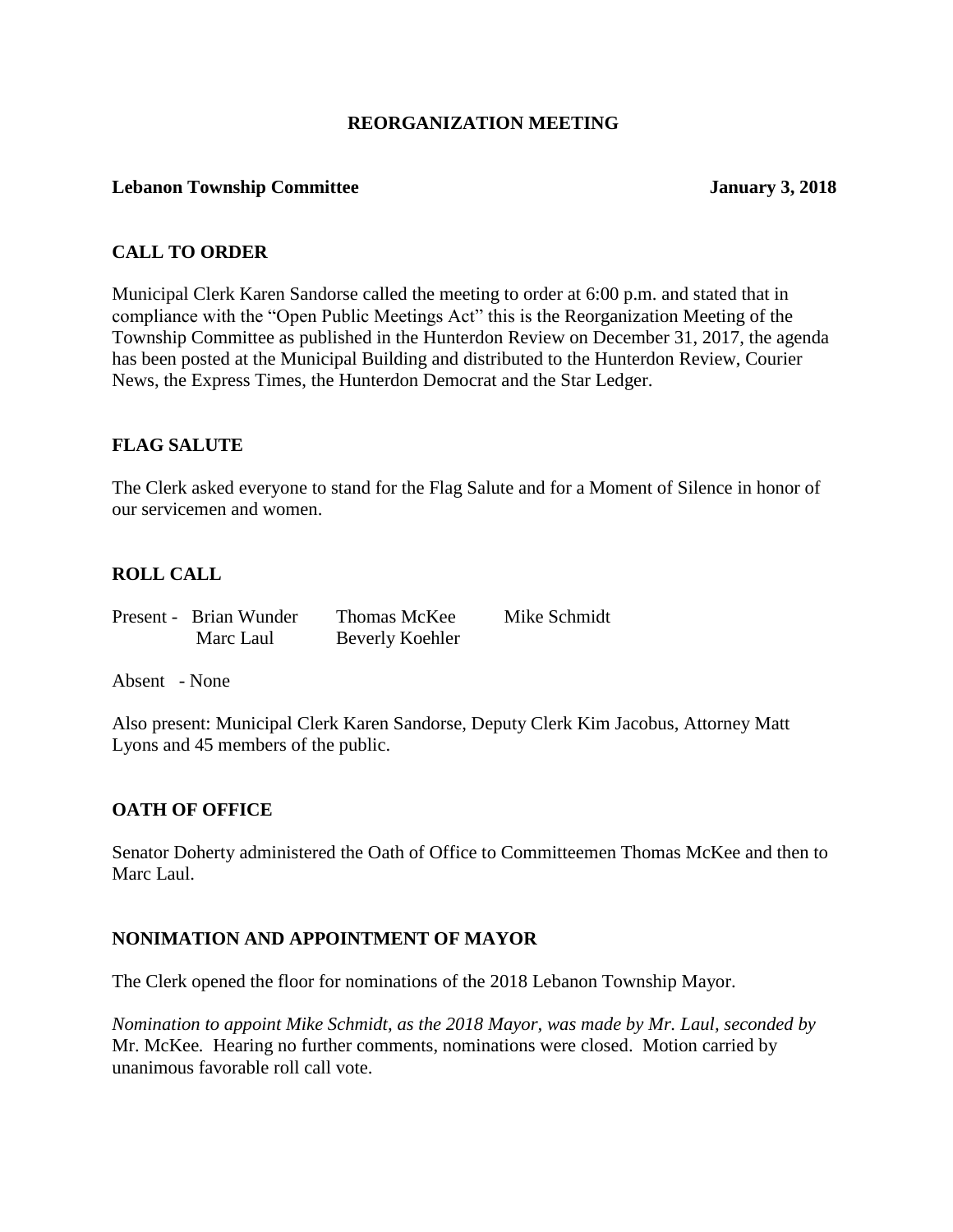LTCM 1/3/18 Page 2 of 25

Congressman Lance administered the Oath of Office to Mayor Schmidt.

# **ELECTION OF DEPUTY MAYOR**

The Mayor opened the floor for nominations for the 2018 Lebanon Township Deputy Mayor.

*Nomination to appoint Thomas McKee, as the 2018 Deputy Mayor, was made by Ms. Koehler,*  seconded by Mr. Wunder. Motion carried by unanimous favorable roll call vote.

Congressman Lance administered the Oath of Office to Deputy Mayor McKee.

Congressman Lance and Senator Doherty provided comments to the Committee and audience.

# **MAYORAL STATEMENT**

Mayor Schmidt addressed those present with his Mayoral Statement. He started by stating that Lebanon Township is well positioned. He complimented the former Township Mayors, of the last 6 years, who have left the Township in great shape. He spoke about COAH and the Affordable Housing settlement, shared services for a Resource Officer with Voorhees High School to name a few. He thanked the Township employees, volunteers and the Fire Department for all of their dedication and hard work.

# **RESOLUTIONS**

*Motion by Mr. McKee, seconded by Mr. Laul carried by unanimous favorable roll call vote, the* Township Committee adopted Resolutions No. 01-2018, 02-2018 and 03-2018 as written below.

#### **Resolution No. 01-2017- Non-Fair and Open Professional Service Contracts**

# **TOWNSHIP OF LEBANON COUNTY OF HUNTERDON STATE OF NEW JERSEY RESOLUTION NO. 01-2018 RESOLUTION AUTHORIZING THE AWARD OF A NON-FAIR AND OPEN CONTRACT FOR LEBANON TOWNSHIP**

**WHEREAS**, the Lebanon Township Committee has a need to acquire professional services as outlined below as a non-fair and open contract pursuant to the provisions of N.J.S.A. 19:44A-20.4 or 20.5 as appropriate; and

**WHEREAS**, the Lebanon Township CFO has determined and certified in writing that the value of the acquisition will exceed \$17,500; and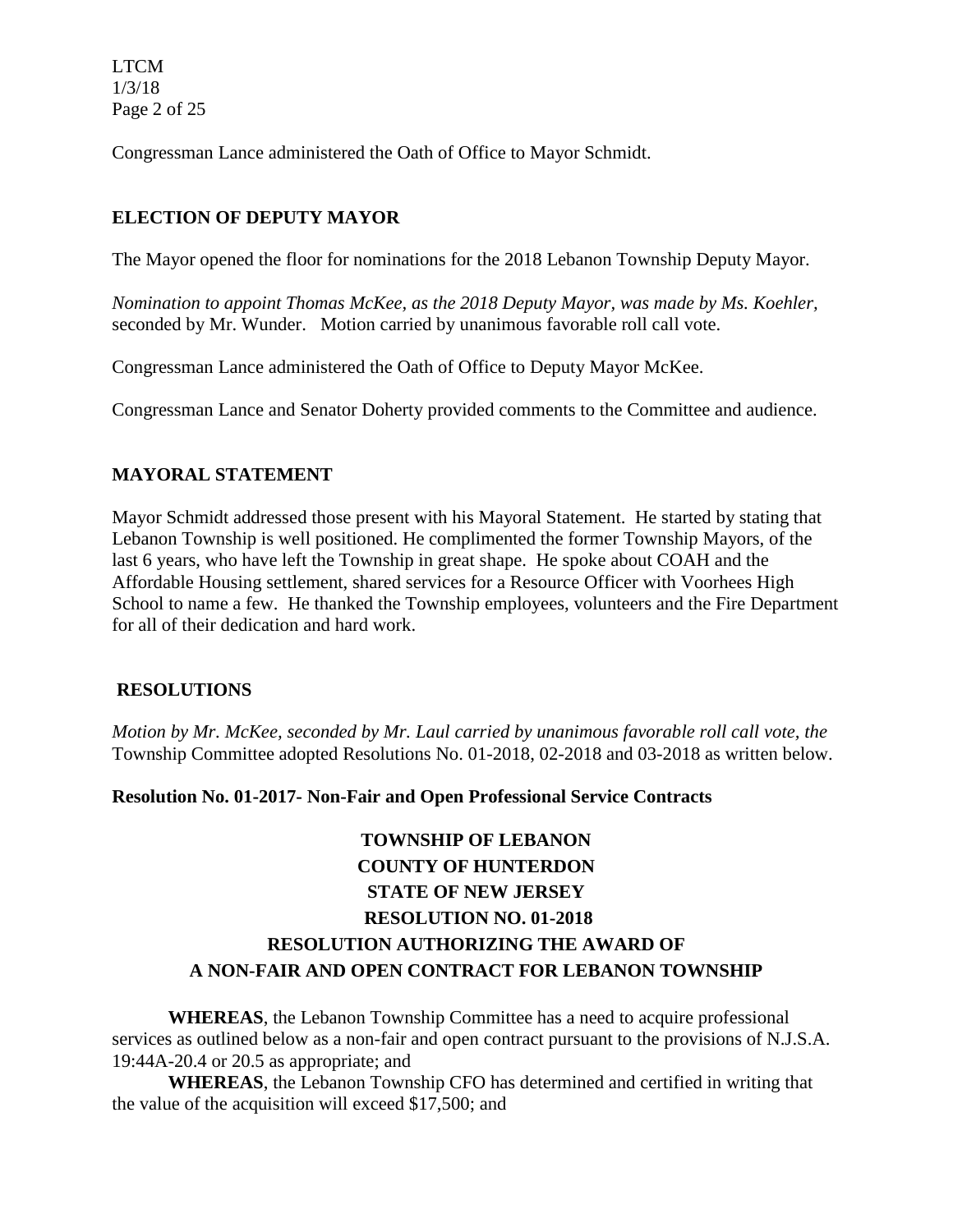LTCM 1/3/18 Page 3 of 25

**WHEREAS**, the anticipated term of this contract is 1 year and may be extended as approved by the Lebanon Township Committee; and

**WHEREAS**, the following agencies have completed and submitted a Business Entity Disclosure Certification which certified that they have not made any reportable contributions to a political or candidate committee in the Township of Lebanon in the previous one year, and that the contract will prohibit the agency from making any reportable contribution through the term of the contract; and

**WHEREAS**, sufficient funds are available in the 2018 Temporary Budget and will be made available in the 2017 Municipal Budget for the Township of Lebanon as required in – N.J.A.C. 5:30-5.4.

**NOW THEREFORE, BE IT RESOLVED** that the Lebanon Township Committee of the Township of Lebanon, County of Hunterdon, State of New Jersey, as follows:

The Mayor and Municipal Clerk are hereby authorized and directed to executive contracts with the following person and firm for the year 2018:

- 1. Matthew Lyons of Gebhardt & Kiefer is hereby appointed Lebanon Township Municipal Attorney for the year 2018.
- 2. Stephen Risse of Bayer-Risse Engineering is hereby appointed Lebanon Township Engineer for the year 2018.
- 3. Matt Bonaventura of Groendyke Associates is hereby appointed the Lebanon Township Insurance Agent for the year 2018.
- 4. Michael P. Bolan, is hereby appointed the Lebanon Township Professional Planner for the year 2018.

**BE IT FURTHER RESOLVED** that the Business Disclosure Entity Certification and the Determination of Value be placed on file with this resolution; and

**BE IT FURTHER RESOLVED** that notice of this action shall be printed in the January 17, 2018 issue of the Hunterdon Review.

# **Resolution No. 02-2018-Auditor Professional Service Contract**

# **TOWNSHIP OF LEBANON COUNTY OF HUNTERDON STATE OF NEW JERSEY RESOLUTION NO. 02-2018 RESOLUTION AUTHORIZING THE AWARD OF A NON-FAIR AND OPEN CONTRACT FOR PROFESSIONAL SERVICES-MUNICIPAL AUDITOR**

**WHEREAS**, the Township of Lebanon has a need to acquire a municipal Auditor as a non-fair and open contract pursuant to provisions of N.J.S.A. 19:44A-20.5; and, **WHEREAS**, the Chief Financial Officer has determined and certified in writing that the value of the acquisition will exceed \$17,500; and,

**WHEREAS**, the anticipated term of this contract is one year; and,

WHEREAS, ARDITO & CO., LLP has submitted a proposal, indicating they will provide the auditor services for the anticipated fee of \$29,830 (including court); and,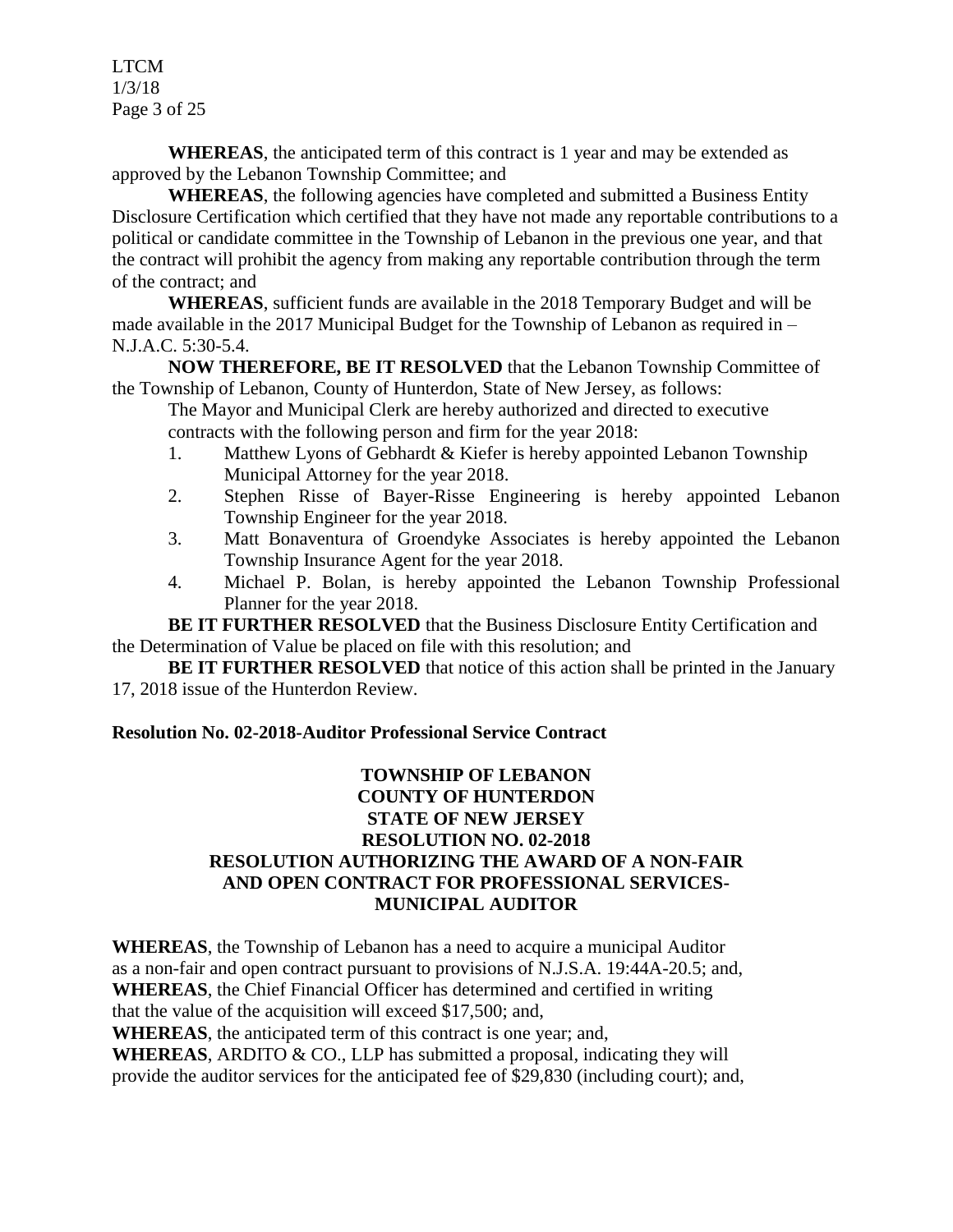LTCM 1/3/18 Page 4 of 25

**WHEREAS**, ARDITO & CO., LLP has completed and submitted a Business

Entity Disclosure Certification which certified that ARDITO & CO., LLP has not made any reportable contributions to a political or candidate committee in the Township of Lebanon in the previous one year, and that the contract will prohibit ARDITO & CO., LLP from making any reportable contributions through the term of the contract; and,

**WHEREAS**, the required certificate for the availability of funds has been filed by the chief financial officer providing that legally appropriated balances are available to cover the amount of the contract as required by N.J.A.C. 5:30-14.5 and that fees for the aforementioned auditing and non-auditing services shall be made available by appropriate inclusion in either an annual municipal budget which includes current, revenue sharing and utility provisions, by budget amendments for Federal program spending or by inclusion in an appropriate bond ordinance.

**NOW, THEREFORE BE IT RESOLVED**, by the Township Committee of the Township of Lebanon, authorizes the Mayor and Clerk of the Township of Lebanon to enter into a contract with ARDITO AND CO., LLP as described herein as auditors on and in behalf of the Township of Lebanon for the year 2018; and,

**BE IT FURTHER RESOLVED** that the Business Disclosure Entity Certification and Determination of Value be placed on file with this resolution; and,

**BE IT FURTHER RESOLVED** that a notice of this action shall be printed once in a legally designated publication.

#### **Resolution No. 03-2018 –Professional Services**

# **TOWNSHIP OF LEBANON COUNTY OF HUNTERDON STATE OF NEW JERSEY RESOLUTION NO. 03-2018 PROFESSIONAL SERVICE APPOINTMENTS**

**WHEREAS**, there exists a need for Attorneys, Engineers, and Professional Experts for the Township of Lebanon, and

**WHEREAS**, the Local Public Contracts Law (N.J.S. A. 40A:11-1 et seq.) required that the resolution authorizing the award of contracts for "Professional Services" without competitive bids must be publicly advertised; and

**WHEREAS**, the Mayor, Township Clerk and Chief Financial Officer are hereby authorized and directed to execute the agreements; and

**WHEREAS** sufficient funds are available in the 2018 Temporary Budget and will be made available in the 2018 Municipal Budget for the Township of Lebanon for such services.

**NOW THEREFORE, BE IT RESOLVED** by the Township Committee of the Township of Lebanon, in the County of Hunterdon, on this 3<sup>rd</sup> day of January, 2018 as follows:

- 1. Martin Allen of DiFrancesco, Bateman, Coley, Yospin, Kunzman, Davis, Lehrer & Flaum, P.C is hereby appointed as Tax Appeal Attorney for the Township of Lebanon for the year 2018.
- 2. Steve Rogut of Rogut McCarthy Troy, LLC, is hereby appointed as Bond Counsel for the Township of Lebanon for the year 2018.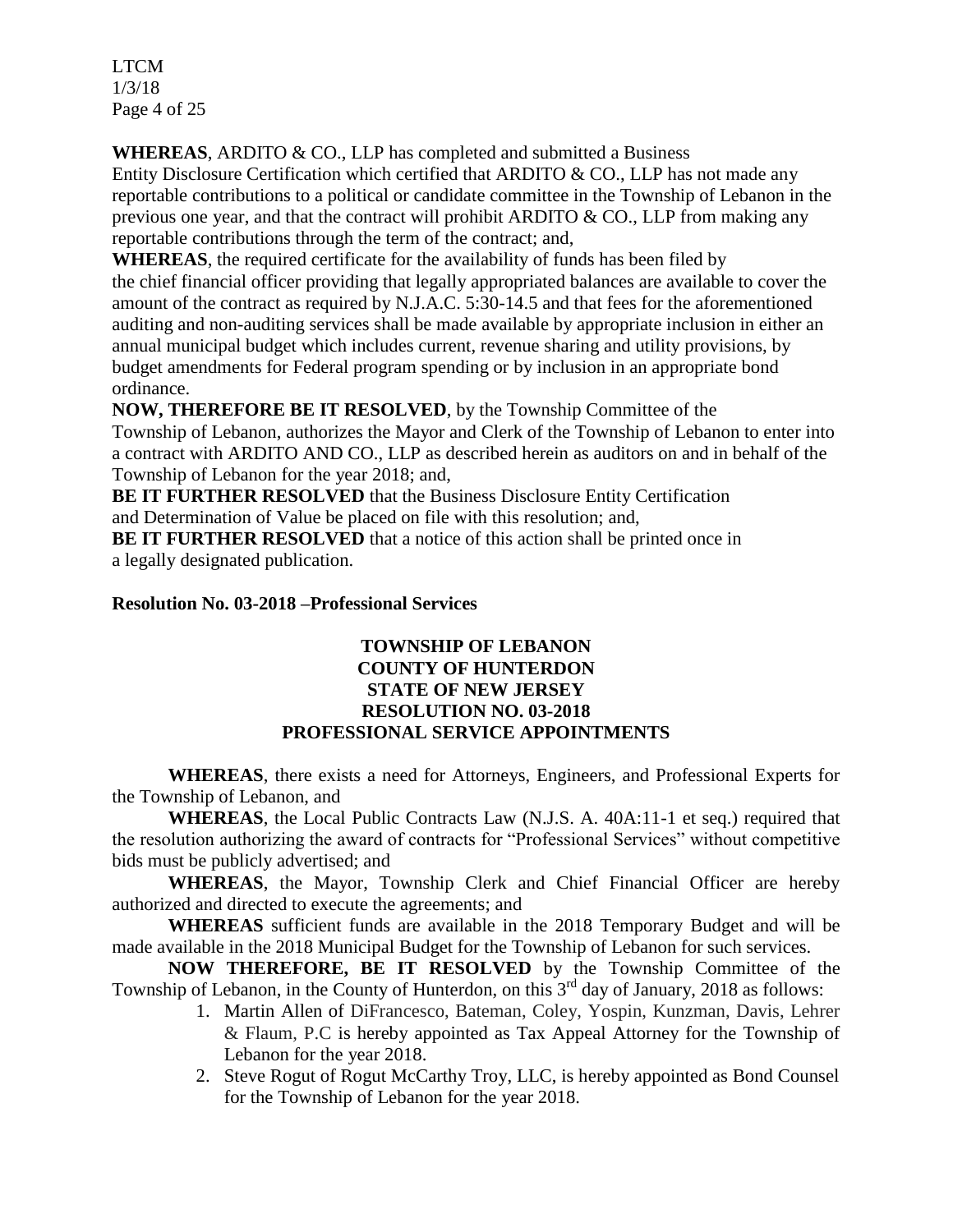LTCM 1/3/18 Page 5 of 25

- 3. Katharine Errickson is hereby appointed Tewksbury Township/Lebanon Township Municipal Court Prosecuting Attorney for the year 2018.
- 4. Katty Wong Taylor is hereby appointed Tewksbury Township/Lebanon Township Alternate Municipal Court Prosecutor for the year 2018.
- 5. Scott Mitzner is hereby appointed Tewksbury Township/Lebanon Township Municipal Court Public Defender for the 2018 year.
- 6. Pamela Mathews, PE of Van Cleef Engineering is hereby appointed as Tax Map Maintenance Engineer for the 2018 year.
- 7. Darren Vogel is hereby appointed as Environmental Engineer/Licensed Site Remediation Professional for the 2018 year.

Political Contribution Disclosure. This contract has been awarded to Ardito & Co., LLP based on the merits and abilities of Ardito  $\&$  Co., LLP to provide the goods and services as described herein. This contract was not awarded through a "fair and open" process pursuant to N.J.S.A. 19:44A-20.4 et seq. As such, the undersigned does hereby attest that Ardito  $\&$  Co., LLP, its subsidiaries, assigns or principals controlling in excess of 10% of the company has neither made a contribution, that is reportable pursuant to the Election Law Enforcement Commission pursuant to N.J.S.A. 19:44A-8 or 19:44A-16 in the one (1) year period preceding the award of the contract that would, pursuant to P.L. 2004, c.19. affect its eligibility to perform this contract, nor will it make a reportable contribution during the term of the contract to any political party committee in the municipality if a member of that political party is serving in an elective public office of that municipality when the contract is awarded, or to any candidate committee of any person serving in an elective public office of the municipality when the contract is awarded. Exhibit "A" (Mandatory Affirmative Action Language), Exhibit "B" (Affirmative Action Plan/ Report Filing Information), Exhibit "C" (Business Registration Certificate), Exhibit "D" (Business Entity Disclosure Certification) and Exhibit "E" (Political Contributions Disclosure Certification) are attached to and made a part of this contract.

# **Resolutions No. 04-2018 through Resolution No. 19-2018**

*Motion by Ms. Koehler, seconded by Mr. Wunder carried by unanimous favorable roll call vote,*  the Township Committee adopted Resolutions No. 04-2018 through 19-2018 as written below.

# **Resolution No. 04-2018 – Temporary Budget**

# **TOWNSHIP OF LEBANON COUNTY OF HUNTERDON STATE OF NEW JERSEY Resolution No. 04-2018 Temporary Municipal Budget**

**BE IT RESOLVED**, by the Township Committee of the Township of Lebanon, County of Hunterdon to establish the temporary municipal budget for the year 2018, in accordance with NJSA 40A:4-19, which consists of 26.25% of the 2017 Municipal Budget of \$4,213,434.00, which totals \$1,106,026.00.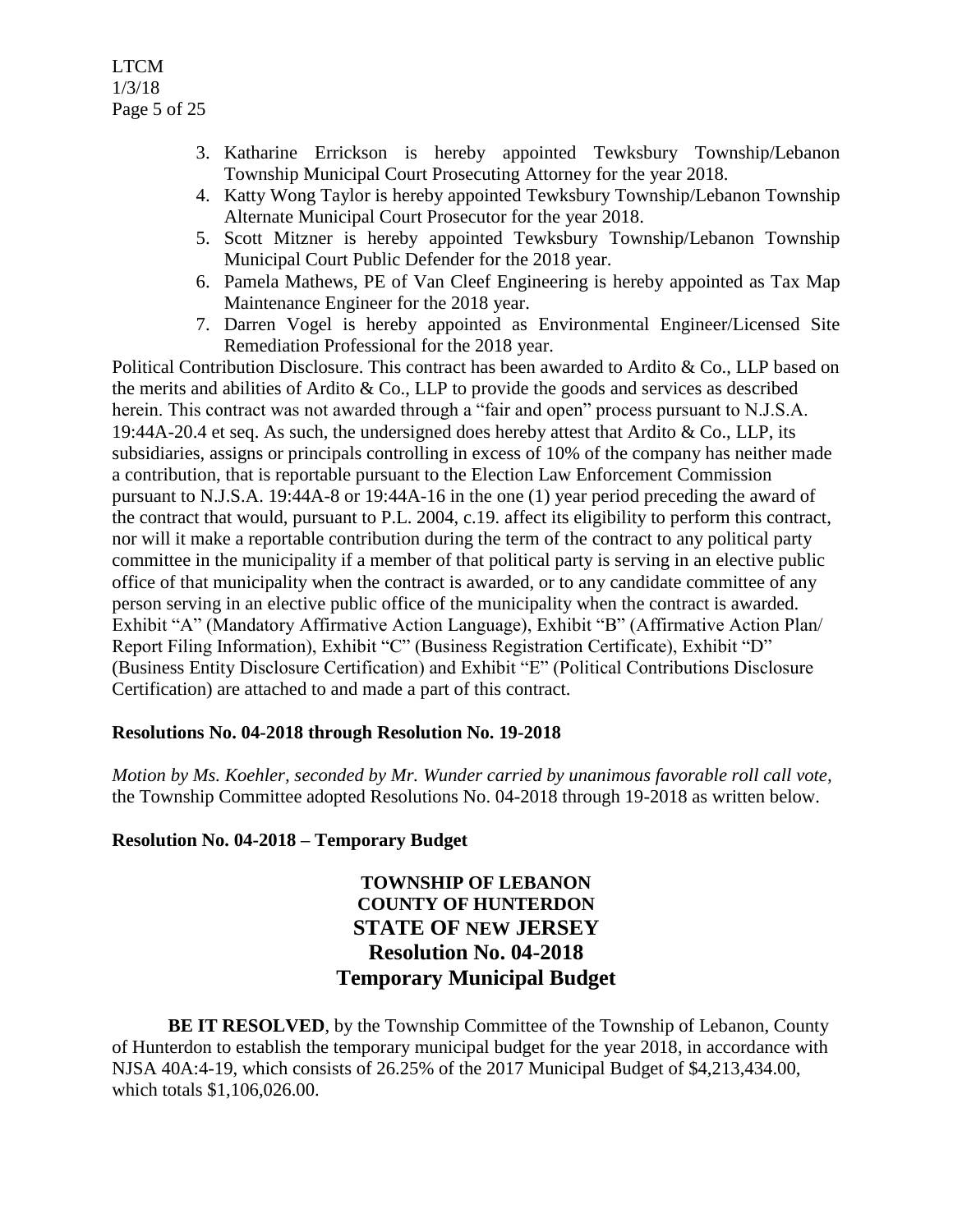LTCM 1/3/18 Page 6 of 25

#### **Resolution No. 05-2018 – Annual Meeting Schedule**

# **TOWNSHIP OF LEBANON COUNTY OF HUNTERDON STATE OF NEW JERSEY RESOLUTION NO. 05-2018 ANNUAL MEETING NOTICE SCHEDULE**

**WHEREAS** the Open Public Meetings Act (Ch 231, P.L. 1975) provides for the giving of annual notice by public bodies of the time, date and location of the regular meetings of such public body to be held during the succeeding year, and

**WHEREAS** the Open Public Meetings Act (Ch 231, P.L. 1975) hereinafter referred to as the Act, authorizes a public body to make certain other determinations and take certain other actions in conformance therewith:

**NOW THEREFORE BE IT RESOLVED** by the Township Committee of the Township of Lebanon, County of Hunterdon and State of New Jersey as follows:

- 1. Regular meetings of this Committee shall be held during the 2018 calendar year at 7:00 p.m. at the Lebanon Township Municipal Building, 530 West Hill Road, Glen Gardner, (Lebanon Township) New Jersey, on the following dates:
	- a. **The first & third Wednesday of each and every month: Jan. 17, Feb. 7 & 21, March 7 & 21, April 4 & 18, May 2 & 16, June 6 & 20, July 18, August 1 & 15, Sept. 5 & 19, Oct. 3 & 17, Nov. 7 & 21 and Dec. 5 & 19.**
- 2. The Township Committee may, at any meeting, hold an executive session and action may be taken on any issue of importance, which may be raised.
- 3. Copies of this Resolution and any revisions or modifications thereof, certified to be true copies by the Clerk of this municipality, be disseminated and distributed as required by the Act as follows:
	- a. Posted and maintained throughout the 2018 calendar year on the bulletin board at the Lebanon Township Municipal Building;
	- b. Faxed or emailed to the newspapers designated in Resolution No. 06- 2018;
	- c. Filed with the Clerk of this Municipality, and
	- d. Mailed to such other persons as may be entitled thereto under the terms of the Act and this Resolution.

#### **Resolution No. 06-2018 – Designation of Official Newspaper**

# **TOWNSHIP OF LEBANON COUNTY OF HUNTERDON STATE OF NEW JERSEY RESOLUTION NO. 06-2018 DESIGNATION OF OFFICIAL NEWSPAPER**

**BE IT RESOLVED** by the Township Committee of the Township of Lebanon, County of Hunterdon, State of New Jersey, that pursuant to N.J.S.A. 40:53-1 et seq. The Hunterdon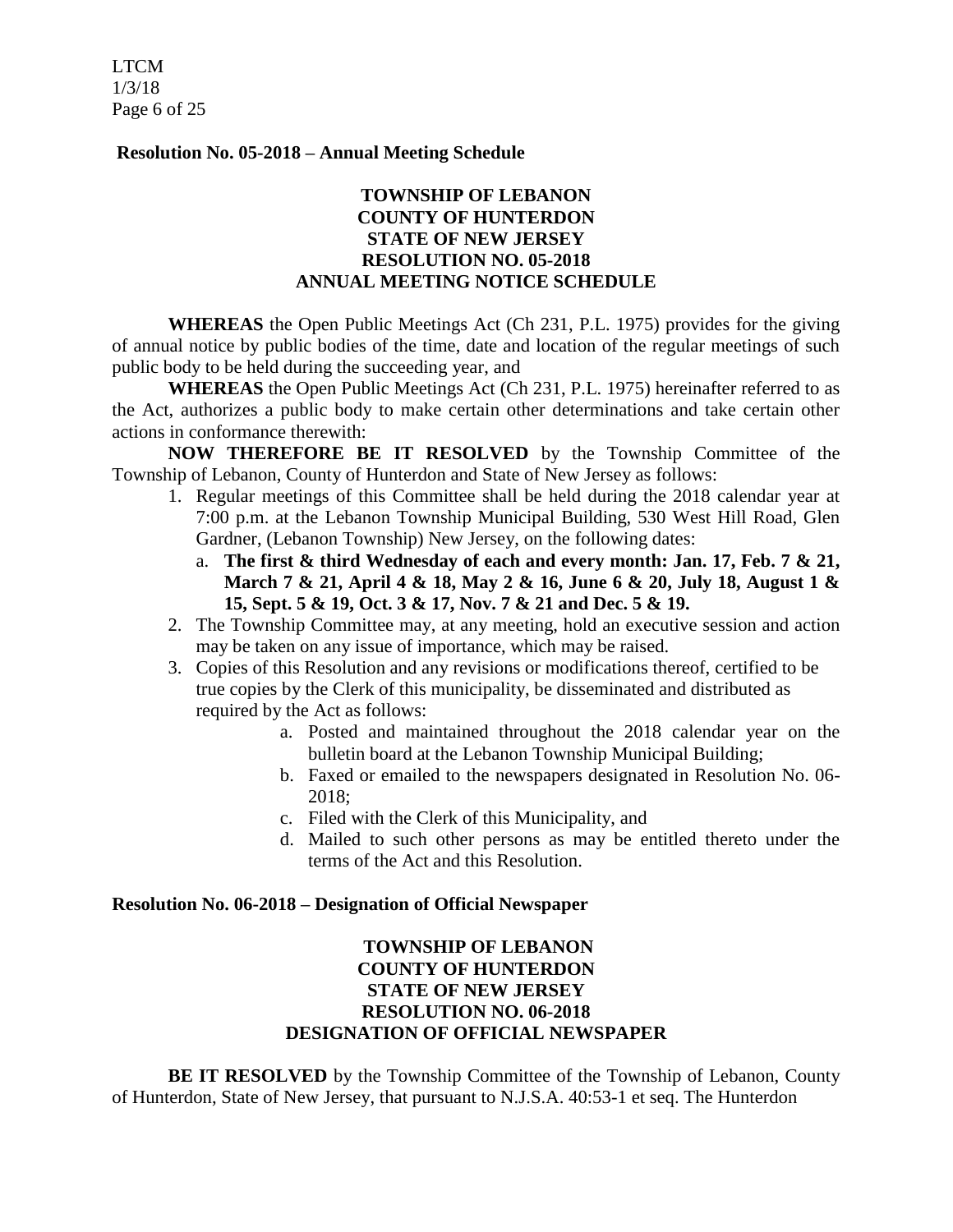LTCM 1/3/18 Page 7 of 25

Review and/or the Hunterdon County Democrat are designated as the Official Newspapers. Official notices may also be published in the Express Times, the Newark Star Ledger, and the Courier News to meet time requirements.

#### **Resolution No. 07-2018 – Payment of Taxes**

# **TOWNSHIP OF LEBANON COUNTY OF HUNTERDON STATE OF NEW JERSEY RESOLUTION NO. 07-2018 PAYMENT OF TAXES**

**WHEREAS**, R.S. 54:4-67 provides that the Township may fix the interest to be charged for non-payment of taxes or assessments on or before the date when they would become delinquent, subject to certain maximum percentages therein specified;

**NOW THEREFORE, BE IT RESOLVED** by the Township Committee of the Township of Lebanon, in the County of Hunterdon that taxes shall be collected quarterly on February 1, 2018, May 1, 2018, August 1, 2018 and November 1, 2018 and that interest will be charged at the rate of 8% per annum on the first \$1,500.00 of the delinquency and 18% per annum on any amount in excess of \$1,500.00 to be calculated from the date the tax was payable until the date of actual payment. There will be a ten-day grace period after which unpaid taxes will be charged interest from the due date. If computed interest is under \$1.00, there will be no charge.

**BE IT FURTHER RESOLVED** that, pursuant to statute, if a tax delinquency is over \$10,000.00 at the end of the year, and additional flat penalty of 6% per annum shall be imposed.

**BE IS FINALLY RESOLVED THAT** this Resolution shall be published in the January 17, 2018 issue of the Hunterdon Review.

#### **Resolution No. 08-2018 – Authorization to Cancel Property Tax**

## **TOWNSHIP OF LEBANON COUNTY OF HUNTERDON STATE OF NEW JERSEY RESOLUTION NO. 08-2018 AUTHORIZATION TO CANCEL PROPERTY TAX CREDITS AND DELINQUENCIES**

**WHEREAS** the Township Committee of the Township of Lebanon, County of Hunterdon, State of New Jersey have been informed by the Tax Collector that from time to time there are property tax credits or delinquencies on certain property located within the Township of Lebanon, and

**WHEREAS** pursuant to N.J.S.A. 40A:5-17.1, a Resolution may be adopted by the governing body of a municipality authorizing a municipal employee to process without further action on the part of the governing body the cancellation of any property tax credit or delinquency of less than \$5.00.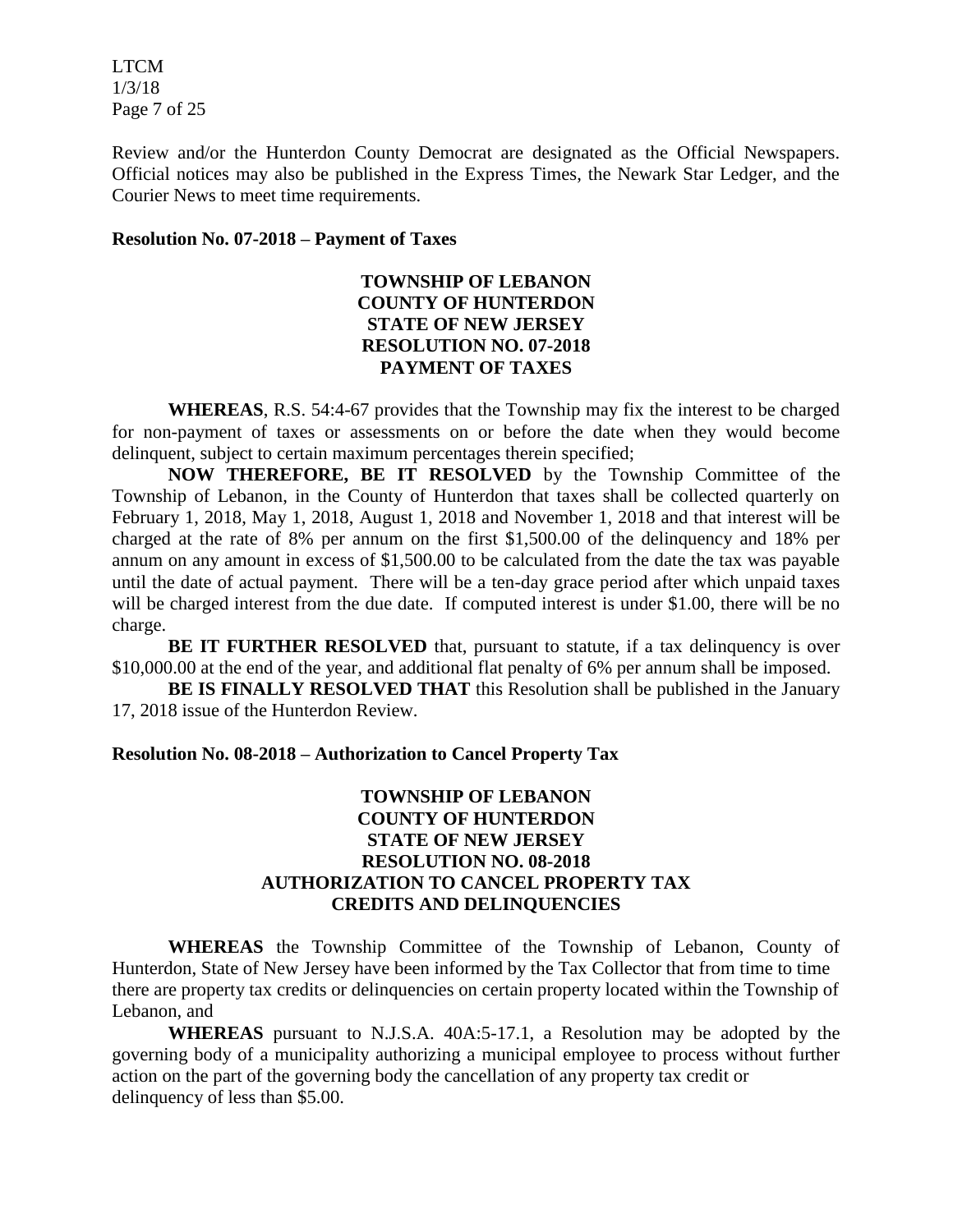LTCM 1/3/18 Page 8 of 25

**NOW, THEREFORE, BE IT RESOLVED** by the Township Committee of the Township of Lebanon, County of Hunterdon, State of New Jersey, that the Tax Collector be authorized to cancel any property tax credit or delinquency of less than \$5.00 without further action on the part of the Township Committee and that such action be noted in the Tax Duplicate for the Township of Lebanon.

#### **Resolution No. 09-2018 – Authorization to File Corrective Appeals**

# **TOWNSHIP OF LEBANON COUNTY OF HUNTERDON STATE OF NEW JERSEY RESOLUTION NO. 09-2018 AUTHORIZATION TO FILE CORRECTIVE APPEALS**

**WHEREAS,** the Township Committee of the Township of Lebanon has been informed that from time to time errors are made in computing tax assessments, and

**WHEREAS**, the Tax Attorney of Lebanon Township is called upon to defend tax appeals filed with the Hunterdon County Board of Taxation and to agree to stipulations of appeals.

**WHEREAS**, the Tax Attorney has requested the Township Committee authorize him to agree to Stipulation of Appeals on behalf of the Township, provided the Tax Assessor agrees with the proposed Stipulation of Appeal;

**NOW THEREFORE BE IT RESOLVED** by the Township Committee of the Township of Lebanon, County of Hunterdon, State of New Jersey, that the Tax Attorney for the Township of Lebanon is hereby authorized to file corrective appeals with the Hunterdon County Board of Taxation, in defense of appeals filed with said Board and to sign Stipulations of Appeals on behalf on Lebanon Township, which he feels are proper and in the best interest of the Municipality.

**BE IT FURTHER RESOLVED** that a copy of this Resolution be forwarded to the County Board of Taxation.

#### **Resolution No. 10-2018 – Authorization to Sign Documents**

## **TOWNSHIP OF LEBANON COUNTY OF HUNTERDON STATE OF NEW JERSEY RESOLUTION NO. 10-2018 AUTHORIZATION TO SIGN DOCUMENTS**

**WHEREAS**, the Mayor, Deputy Mayor, Township Clerk, Deputy Clerk, and Chief Financial Officer of the Township of Lebanon are municipal officers for the Township of Lebanon; and

**NOW, THEREFORE BE IT RESOLVED**, that the Mayor or Deputy Mayor, Township Clerk or Deputy Clerk, and Chief Financial Officer be authorized to sign documents on the Township's behalf, according to law.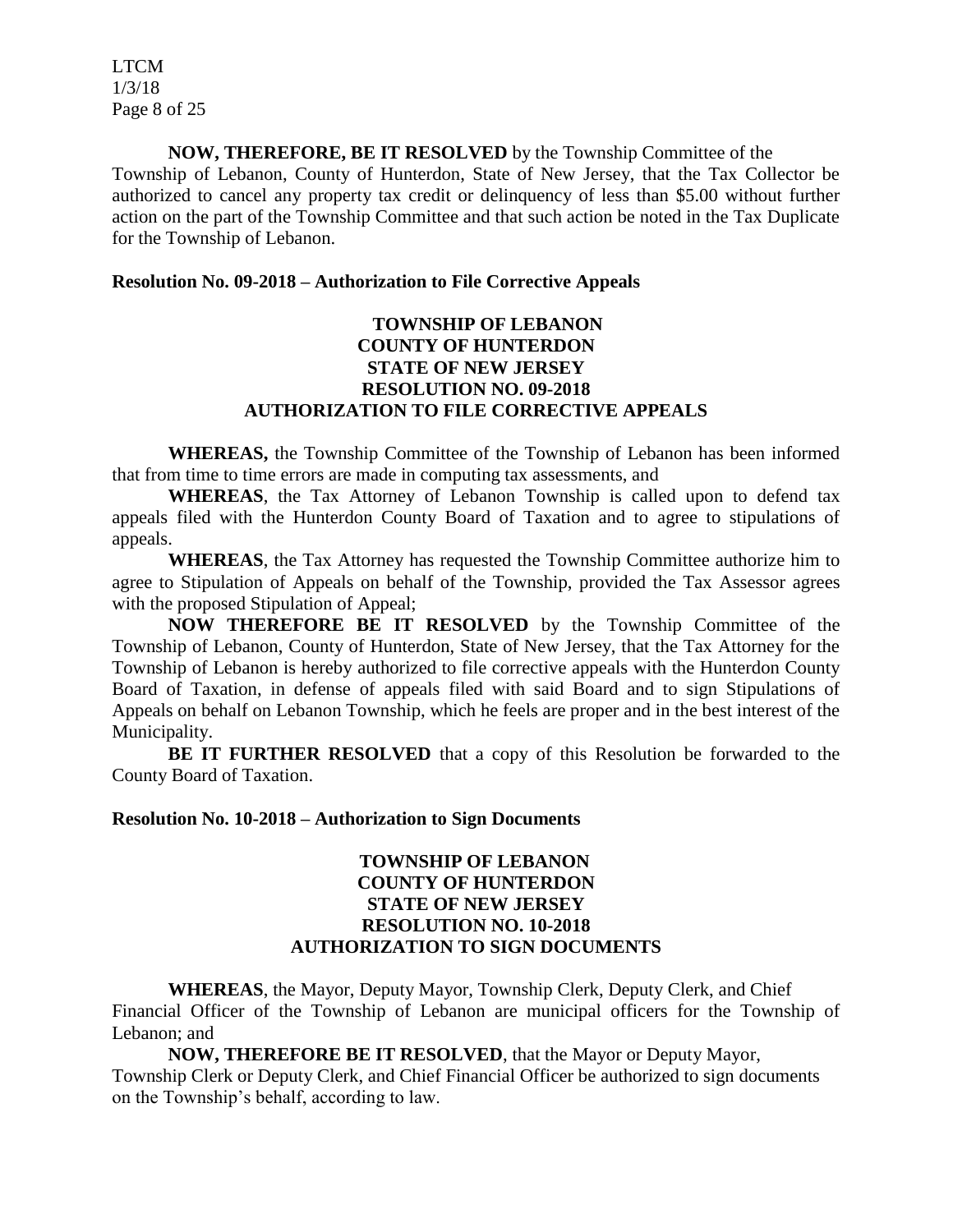LTCM 1/3/18 Page 9 of 25

This Resolution shall take effect immediately.

#### **Resolution No. 11-2018 – Authorization for CFO to Issue Certain Checks**

# **TOWNSHIP OF LEBANON COUNTY OF HUNTERDON STATE OF NEW JERSEY RESOLUTION NO. 11-2018 AUTHORIZATION FOR CFO TO ISSUE CERTAIN CHECKS & REMIT PAYROLL TAXES**

**WHEREAS,** the Township Committee have adopted ordinances establishing procedures for the payment of claims and payroll,

**WHEREAS,** it is necessary for certain remittances to be paid to the State of New Jersey for pension, State Income tax deductions and fees from the issuance of dog licenses, marriage licenses and construction permits; to the appropriate agencies for Federal and other State Income Tax deductions, Social Security deductions, Wage Executions ordered by the Court, and to the appropriate entity for other voluntary payroll deductions;

**WHEREAS,** Federal and State of New Jersey payroll taxes must be made by Electronic Fund Transfer as required by law;

**WHEREAS,** it is the intent of the Township Committee to pay County, local school and regional school taxes at the required intervals,

**NOW, THEREFORE BE IT RESOLVED** by the Township Committee of the Township of Lebanon, County of Hunterdon, State of New Jersey, as follows:

- 1. That the Chief Financial Officer be and is hereby by authorized to prepare and the Mayor or Deputy Mayor, the Municipal Clerk or the Deputy Clerk, and the Chief Financial Officer/Treasurer be authorized to sign the following checks, all drawn against Current Fund unless otherwise noted:
	- a. Payroll checks for all employees pursuant to established schedules; payroll checks from Payroll Account and transfer of sufficient funds from Current Fund.
	- b. Remittances from the Payroll Account to the appropriate agencies for State of New Jersey and State of Pennsylvania Gross Income Tax employee deductions and employer share payable to the State of New Jersey, for State of New Jersey Public Employees and Police and Fire Retirement Systems and Contributory Insurance for employee deductions and to the SUI Reserve Fund for employee deductions as may apply, to appropriate agencies for wage executions to comply with court orders and to the appropriate entity for other voluntary payroll deductions.
	- c. Checks payable to the appropriate agency of the State of New Jersey for fees from the issuance of dog licenses, marriage licenses. (Dog license fees from the Animal Control Account).
	- d. Checks payable to the County of Hunterdon for taxes upon receipt of statement from the County Chief Financial Officer.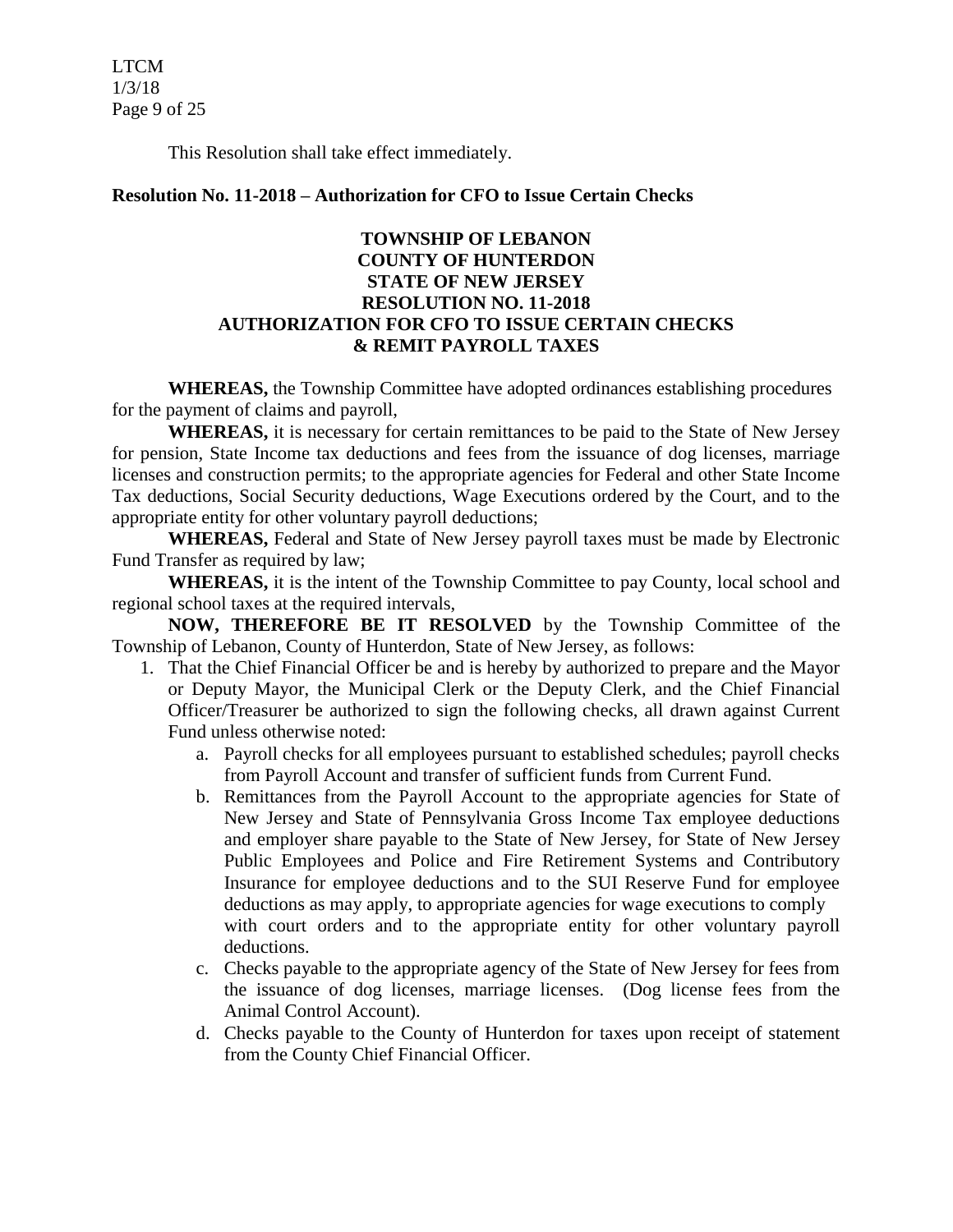- e. Checks payable to the Lebanon Township Board of Education and North Hunterdon-Voorhees Regional High School District upon receipt of statements from the respective Board Secretaries.
- 2. That the Chief Financial Officer is hereby authorized to remit Federal withholding and Social Security Taxes and New Jersey State Income Tax deductions by Electronic Funds Transfer, as required by applicable law, such remittances to be transferred from the Payroll Fund Account.

BE IT FURTHER RESOLVED that the Chief Financial Officer shall include a statement of the issuance of such checks as listed above as part of the Financial Report presented at the next scheduled meeting.

#### **Resolution No. 12-2018 – Designation of Depositories**

## **TOWNSHIP OF LEBANON COUNTY OF HUNTERDON STATE OF NEW JERSEY RESOLUTION NO. 12-2018 DESIGNATION OF DEPOSITORIES**

**WHEREAS,** R.S. 40A:5-14 requires that the Township designate as a depository for its moneys one or more banks or trust companies having its place of business in this state; and

**WHEREAS**, Peapack-Gladstone Bank, PNC, TD Bank and the New Jersey Cash Management Fund are bank or trust companies meeting the qualifications of said statute and which have satisfactorily performed the function of depository banks;

**NOW, THEREFORE BE IT RESOLVED** by the Township Committee of the Township of Lebanon in the County of Hunterdon, that PNC, Peapack-Gladstone Bank, TD Bank and the New Jersey Cash Management Fund are hereby designated as the depository banks for the Township of Lebanon.

#### **Resolution No. 13-2018 – Cash Management Plan**

## **TOWNSHIP OF LEBANON COUNTY OF HUNTERDON STATE OF NEW JERSEY RESOLUTION NO. 13-2018 CASH MANAGEMENT PLAN**

**WHEREAS**, N.J.S.A. 40A:5-14, Local Fiscal Affairs Law, requires that each municipality adopt a Cash Management Plan designed to assure the deposit, investment and proper disbursement of local funds;

**NOW, THEREFORE, BE IT RESOLVED**, that the Township Committee of the Township of Lebanon does hereby adopt the following Cash Management Plan:

A. Designation of Depositories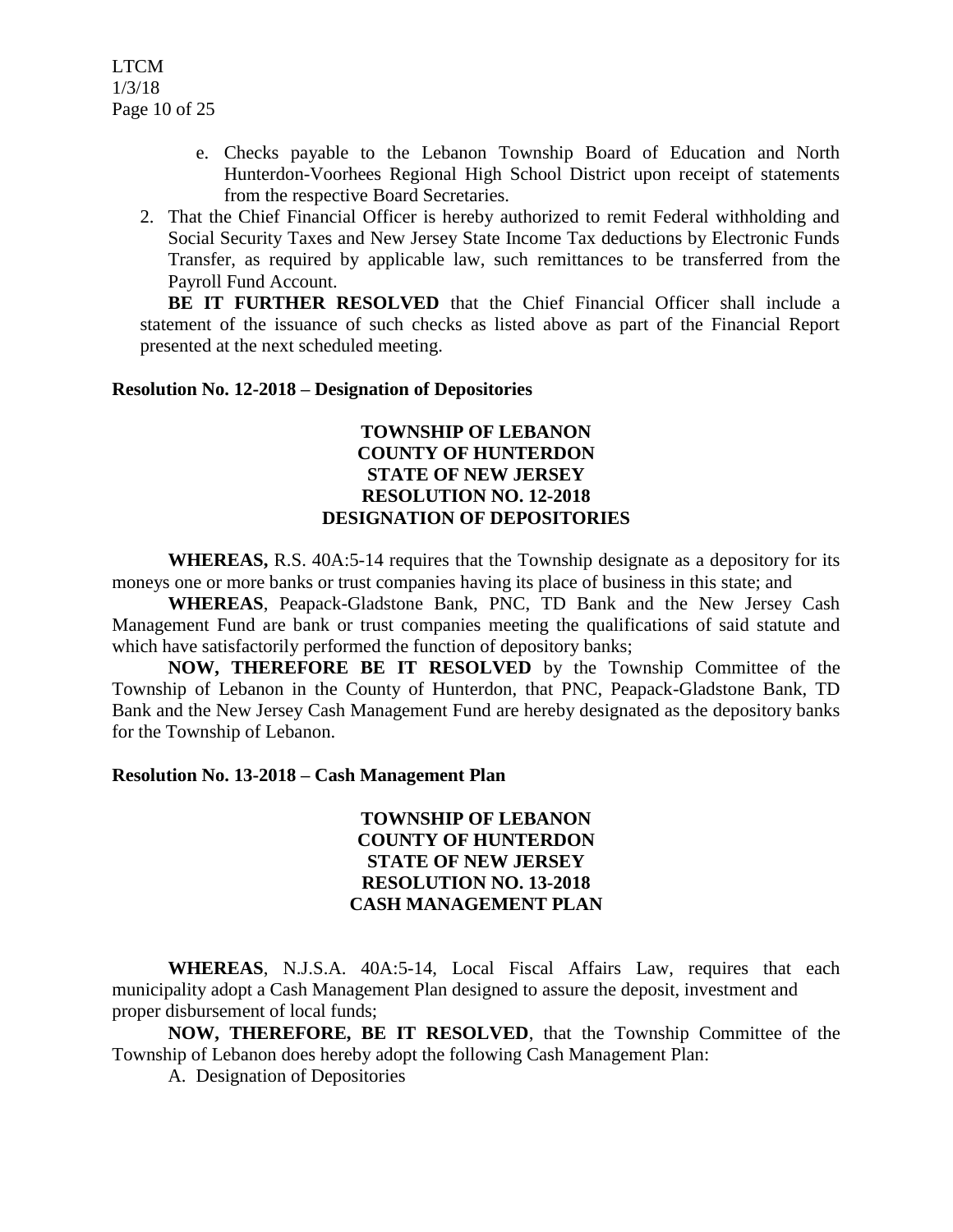LTCM 1/3/18 Page 11 of 25

The following institutions are designated as permissible depositories for the deposit of Township funds:

> Peapack-Gladstone PNC Bank TD Bank and any other Federal and State Bank in the State of New Jersey

All depositories must conform to the Governmental Unit Deposit Protection Act (GUDPA) and shall provide a Notification of Eligibility from the State of New Jersey, Department of Banking, on a semi-annual basis. In addition, designated depositories shall maintain maximum FDIC or FSLIC coverage of all Township funds on deposit.

B. Deposit of Funds

All funds shall be deposited within forty eight (48) hours of receipt, in accordance with N.J.S.A. 40A:5-15, into appropriate fund operating accounts. Non-interest bearing operating and capital accounts shall be regularly monitored on a monthly basis by the CFO for the availability of funds being transferred into interest bearing accounts. Debt Service and Trust Accounts shall be maintained in accordance with Federal and State statutes regulating such funds. Payroll, Developers'

Escrow deposits and other agency funds, which represent funds of individuals and other organizations held by the Township, shall be deposited in regular, interest bearing accounts unless average daily balance is below \$1,000.00. Grant funds shall be deposited in accordance with regulations of the granting government or agency.

Where compensating balances are required by any designated depository to offset the cost of services provided; an agreement between the Township and the depository shall be executed, specifying the charge for each service and the balance required to offset each charge. Said agreement shall be reviewed on an annual basis.

C. Investment Instruments and Procedures

The Township may purchase those investments permitted in N.J.S.A. 40A:5-15.1, which include:

> United States Treasury Bonds, Notes and Bills U.S. Government Agency and Instrumentality Obligations Bonds and other obligations of the Township of Lebanon Peapack-Gladstone Bank Deposits and Certificates of Deposits TD Bank Deposits and Certificates of Deposits Savings and Bank Deposits and Certificates of Deposits PNC Bank Deposits and Certificates of Deposits State of NJ and the State of NJ Cash Management Plan

The Township may purchase other obligation approved by the Division of Investment of the Department of Treasury for investment by local units.

Investments shall be limited to a maturity of not more than one-year unless a longer term is permitted by applicable Federal or State regulations. Allowable investments with maturities which extend beyond the end of the Township's fiscal year shall be permitted only if interest accrued on the investment is credited to the Township at the end of the fiscal year for the purpose of realizing budgetary revenue.

The purchase of Certificates of Deposit shall be made based on the availability of funds for investment and the analysis of projected cash flows. Bids for Certificates of Deposit will be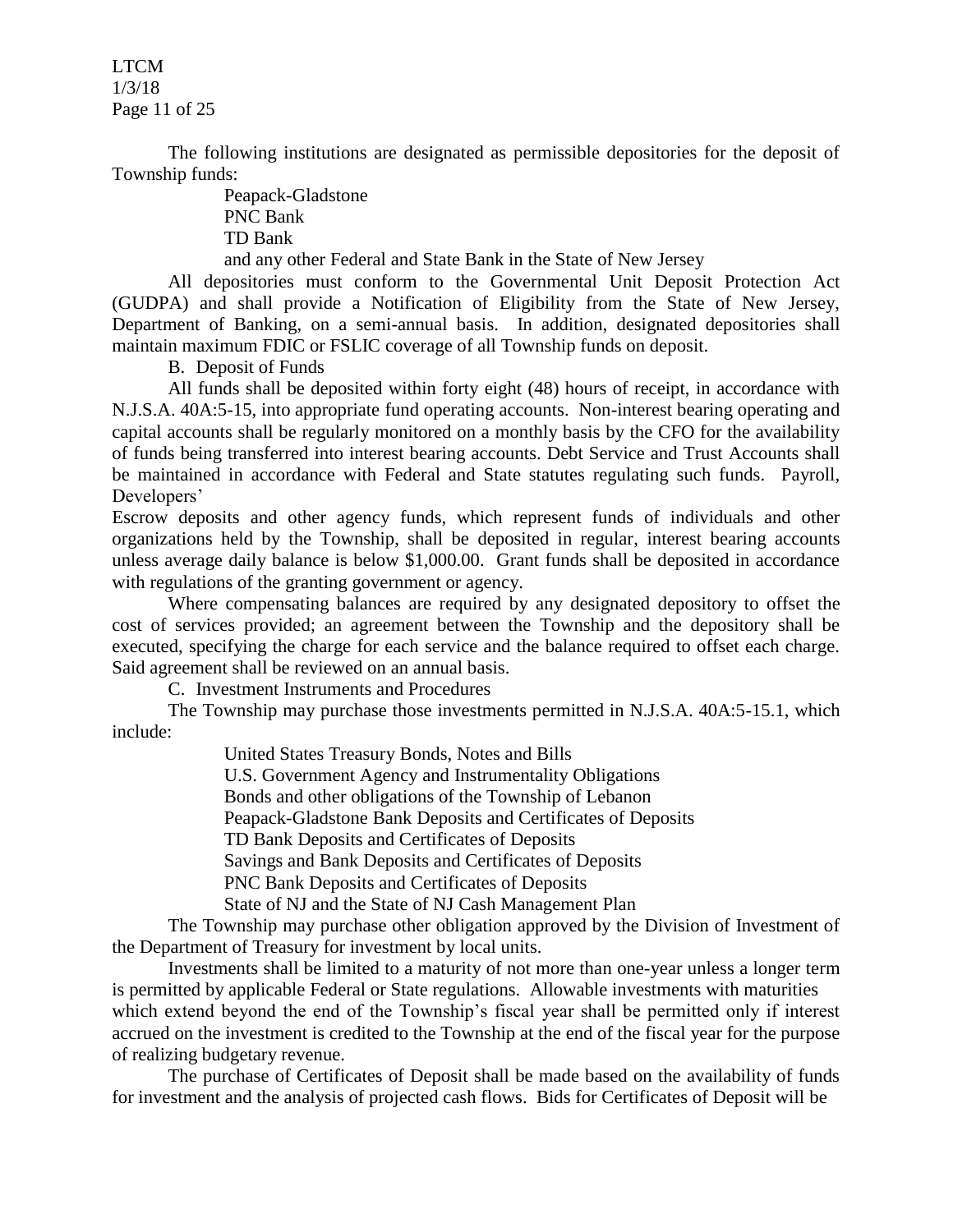LTCM 1/3/18 Page 12 of 25

solicited of at least three designated depositories only if the amount available for investment is \$100,000 or greater. Telephone bids will be solicited by the Chief Financial Officer, or designated staff member. Bidders shall specify the principal amount, interest, rate and maturity of the investment and transmit such bid to the Township by telefax. A check or wire transfer will be made available to the winning bidder on the same business day the bid is awarded.

Where the return on a proposed investment does not exceed the cost of making such investment, the Chief Financial Officer will not make the investment. The Chief Financial Officer shall have the discretion of award an investment to the depository wherein the funds reside, should that institution's quoted interest rate be less than other quoted rates, and the differential in interest rates is not more than twenty-five (25) basis points (0.25%), providing that the term of the investment is thirty (30) days or less. The chief Financial Officer shall have the discretion to reject all bids.

D. Disbursement of Funds

All funds shall be disbursed as authorized and directed by the Township Committee. The Chief Financial Officer shall, at the beginning of the fiscal year, present to the Township Committee a schedule of debt service, principal and interest payments and , when available a schedule of School Tax payments for the upcoming fiscal year. Upon approval of the schedules of payments by the Township Committee, the Chief Financial Officer shall then have the authority to make the following disbursements:

> School Taxes County Taxes **Interfunds** Purchase of Investments Debt Service Salary and Wages Postage

Disbursements shall be executed via electronic wire transfer of funds by the Chief Financial Officer, or designated staff member, when that method of payment is deemed necessary or preferable by the payee, or when the amount of such payment will result in a financial benefit of the Township of Lebanon in the form of increased investment income.

E. Reporting

The Chief Financial Officer shall, prior to the last day of the month immediately following, present to the Township Committee a monthly report of cash receipts and disbursement, subject to reconciliation and periodic adjustments.

F. Bonding

The following officials shall be covered by surety bonds, said surety bonds to be examined by the independent auditor to insure their proper execution:

Chief Financial Officer

Tax Collector

Municipal Clerk

Staff members of the Department of Finance and Tax Collection not covered by separate surety bonds shall be covered by a Public Employee's Faithful Performance Bond.

G. Compliance

The Cash Management Plan of the Township of Lebanon shall be subject to the approval of the Township Attorney, and shall be subject to the annual audit conducted pursuant to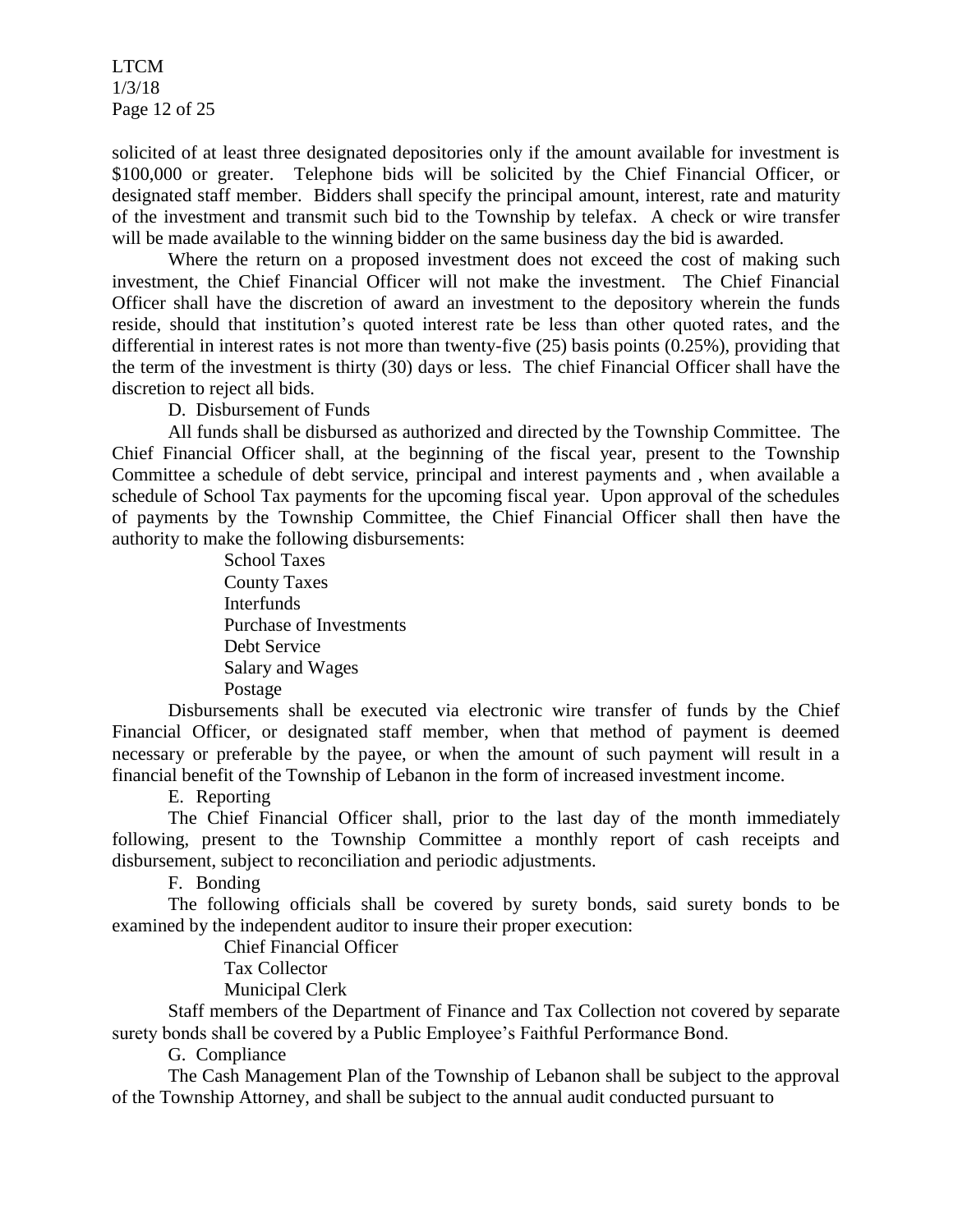LTCM 1/3/18 Page 13 of 25

#### N.J.S.A. 40A:5-14.

As stated in N.J.S.A. 40A:5-14, the officials(s) charged with the custody of the Township funds shall deposit then as instructed by this Cash Management Plan, and shall thereafter be relieved of any liability or loss due to the insolvency or closing of any designated depository.

If, at any time, this Cash Management Plan conflicts with any regulations of the State of New Jersey, or any department thereof, the applicable State regulations shall apply.

#### **Resolution No. 14-2018 – Return Check Fee**

# **TOWNSHIP OF LEBANON COUNTY OF HUNTERDON STATE OF NEW JERSEY RESOLUTION NO. 14-2018 RETURN CHECK FEE**

**WHEREAS**, N.J.S.A. 40:5-18(a) provides that the governing body of a municipality may provide, by resolution or ordinance, for the imposition of a service charge to be added to any account owing to the municipality, it payment tendered on the account was by check or other written instrument which was returned

for insufficient funds; and

**WHEREAS,** N.J.S.A. 40:5-18(b) provides that whenever an account owing to a municipality is for a tax or special assessment, the service charge authorized by this section shall be included on whatever list of delinquent accounts is prepared for enforcement of the lien.

**NOW, THEREFORE BE IT RESOLVED** by the Township Committee of the Township of Lebanon, that the service charge for a check or other written instrument returned for insufficient funds is hereby determined and set at \$20.00 per check or other written instrument pursuant to N.J.S.A.  $40:5-18(c)$ ; and

**BE IT FURTHER RESOLVED** that any service charge authorized by this section shall be collected in the same manner prescribed by law for the collection of the account for which the check or other written instrument was tendered. In addition, the governing body may require future payments to be tendered in cash or by certified or cashier's check, N.J.S.A. 40:5-18(d).

#### **Resolution No. 15-2018 – Cancellation of Tax Sale Certificates**

# **TOWNSHIP OF LEBANON COUNTY OF HUNTERDON STATE OF NEW JERSEY RESOLUTION NO. 15-2018 AUTHORIZATION OF REDEMPTION**

**WHEREAS,** N.J.S.A. 54:5-55 provides that where a Tax Sale Certificate has been redeemed, the Tax Collector shall, at the option of the redeeming party, either execute a Certificate of Redemption or procure and deliver to the owner a Certificate of Sale receipted for cancellation by endorsement in same manner required by law to satisfy or cancel a mortgage; and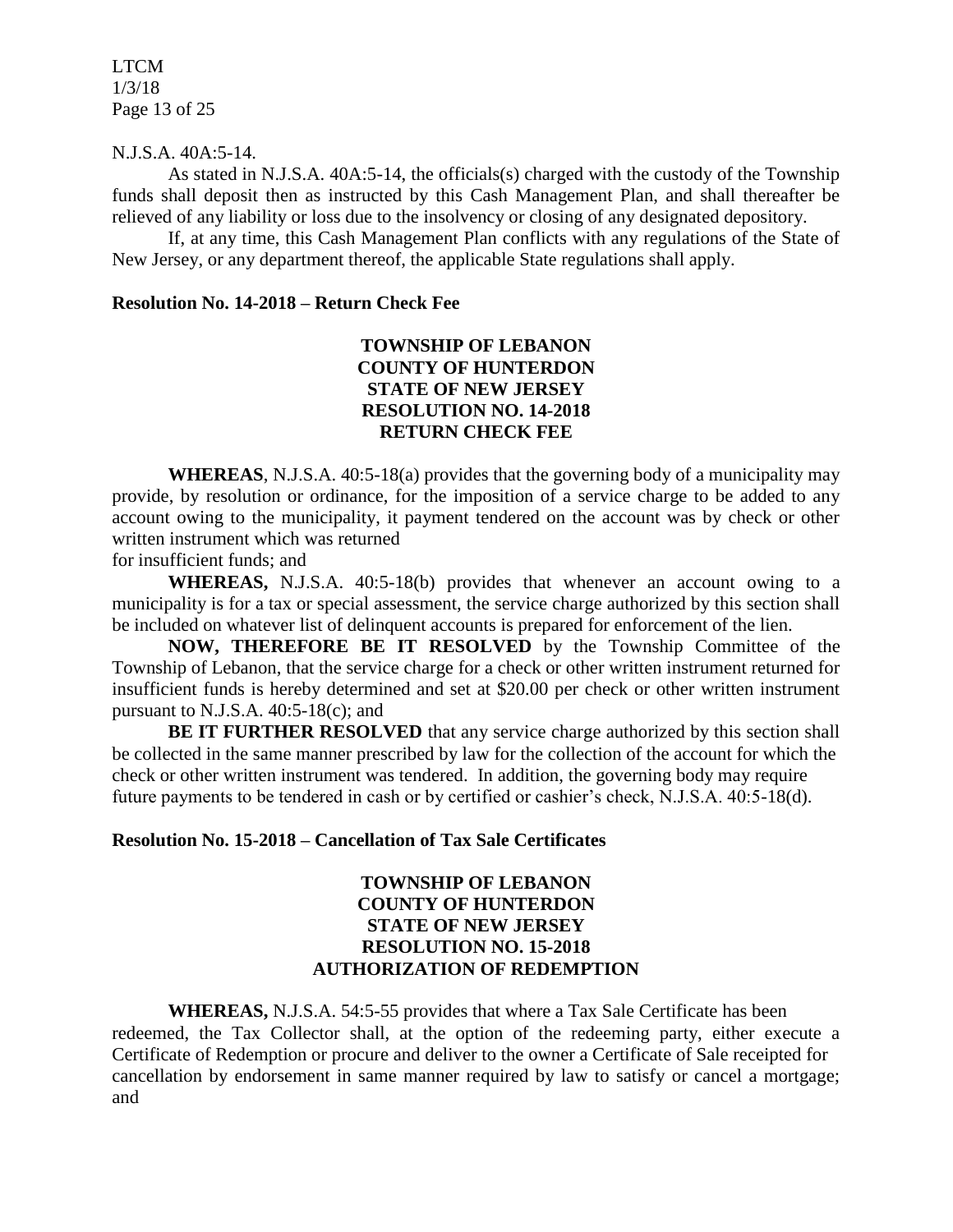LTCM 1/3/18 Page 14 of 25

**WHEREAS,** N.J.S.A. 46:18-6 provides that an instrument record-able mortgage may be canceled only by the endorsement of the executive officer of a corporation attested to by a secretarial officer of the corporation; and

**WHEREAS,** the Mayor of the Township is considered to be a duly authorized executive officer; and Tax Collector of the Township is considered to be duly authorized to collect taxes,

**NOW, THEREFORE BE IT RESOLVED** by the Township of Lebanon in the County of Hunterdon, that the Mayor and Tax Collector be designated as the duly authorized to endorse for cancellation of Tax Sale Certificates; and

**BE IT FURTHER RESOLVED** that a copy of this Resolution be sent to the Township Tax Collector for insertion in her official records.

#### **Resolution No. 16-2018 – Recycling Tonnage Grant**

#### **TOWNSHIP OF LEBANON COUNTY OF HUNTERDON STATE OF NEW JERSEY RESOLUTION NO. 16-2018 TONNAGE GRANT APPLICATION RESOLUTION**

- **WHEREAS,** The Mandatory Source Separation and Recycling Act, P.L.1987, c.102, has established a recycling fund from which tonnage grant may be made to municipalities in order to encourage local source separation and recycling programs; and
- **WHEREAS,** It is the intent and the spirit of the Mandatory Source Separation and Recycling Act to use the tonnage grants to develop new municipal recycling programs and to continue and to expand existing programs;
- **WHEREAS,** The New Jersey Department of Environmental Protection has promulgated recycling regulations to implement the Mandatory Source Separation and Recycling Act; and
- **WHEREAS,** The recycling regulation impose on municipalities certain requirements as a condition for applying tonnage grants, including but not limited to, making and keeping accurate, verifiable records of material collected and claimed by the municipality; and
- **WHEREAS,** A resolution authorizing this municipality to apply for such tonnage grants will memorialize the commitment of this municipality to recycling and to indicate the assent of the Township of Lebanon to the efforts undertaken by the municipality and the requirements contained in the Recycling Act and recycling regulations; and
- **WHEREAS,** Such a resolution should designate the individual authorized to ensure the application is properly completed and timely filed.
- **NOW THEREFORE BE IT RESOLVED** by the Township of Lebanon Committee of the Township of Lebanon, Hunterdon County, New Jersey, that the Township of Lebanon hereby endorses the submission of the recycling tonnage grant application to the New Jersey Department of Environmental Protection and designates JoAnn Fascenelli to ensure that the application is properly filed; and

**BE IT FURTHER RESOLVED** that the monies received from the recycling tonnage grant be deposited in a dedicated recycling trust to be used solely for the purposes of recycling.

#### **Resolution No. 17-2018 – Appointing the Municipal Court Administrator**

# **TOWNSHIP OF LEBANON**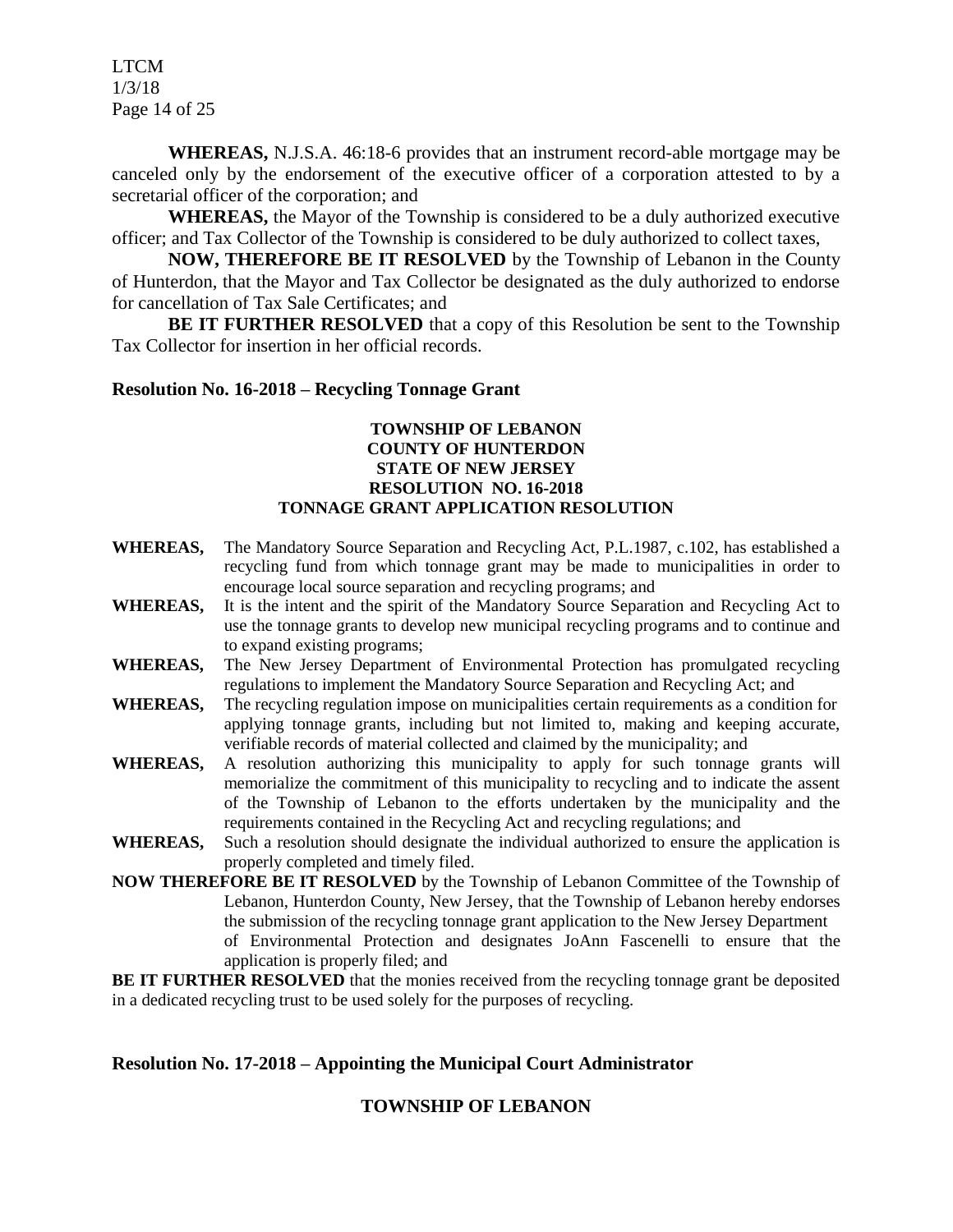# **COUNTY OF HUNTERDON STATE OF NEW JERSEY RESOLUTION NO. 17-2018 RESOLUTION AUTHORIZING THE ENGAGEMENT OF A MUNICIPAL COURT ADMINISTRATOR**

**WHEREAS**, the Township of Lebanon has entered into a Shared Services Agreement for a Shared Municipal Court between the Township of Lebanon and the Township of Tewksbury; and

**WHEREAS,** the Municipal Court requires the services of a Municipal Court Administrator for 2018 year; and

**NOW, THEREFORE, BE IT RESOLVED,** by the Mayor and Committee of the Township of Lebanon, Hunterdon County, New Jersey, hereby ratifies the Appointment of Julie Kosakowski as the Certified Court Administrator for the 2018 year.

# **Resolution No. 18-2018 – Municipal alliance-Fiscal Grant Cycle 2014-June2019**

# **TOWNSHIP OF LEBANON COUNTY OF HUNTERDON STATE OF NEW JERSEY RESOLUTION NO. 18-2018 Governor's Council on Alcoholism and Drug Abuse Fiscal Grant Cycle July 2014-June 2019 FORM 1B**

**WHEREAS,** the Governor's Council on Alcoholism and Drug Abuse established the Municipal Alliances for the Prevention of Alcoholism and Drug Abuse in 1989 to educate and engage residents, local government and law enforcement officials, schools, nonprofit organizations, the faith community, parents, youth and other allies in efforts to prevent alcoholism and drug abuse in communities throughout New Jersey.

**WHEREAS,** The Township Committee of the Township of Lebanon, County of Hunterdon, State of New Jersey recognizes that the abuse of alcohol and drugs is a serious problem in our society amongst persons of all ages; and therefore has an established Municipal Alliance Committee; and,

**WHEREAS,** the Township Committee further recognizes that it is incumbent upon not only public officials but upon the entire community to take action to prevent such abuses in our community; and,

**WHEREAS,** the Township Committee has applied for funding to the Governor's Council on Alcoholism and Drug Abuse through the County of Hunterdon; **NOW, THEREFORE, BE IT RESOLVED** by the Township of Lebanon, County of Hunterdon, State of New Jersey hereby recognizes the following: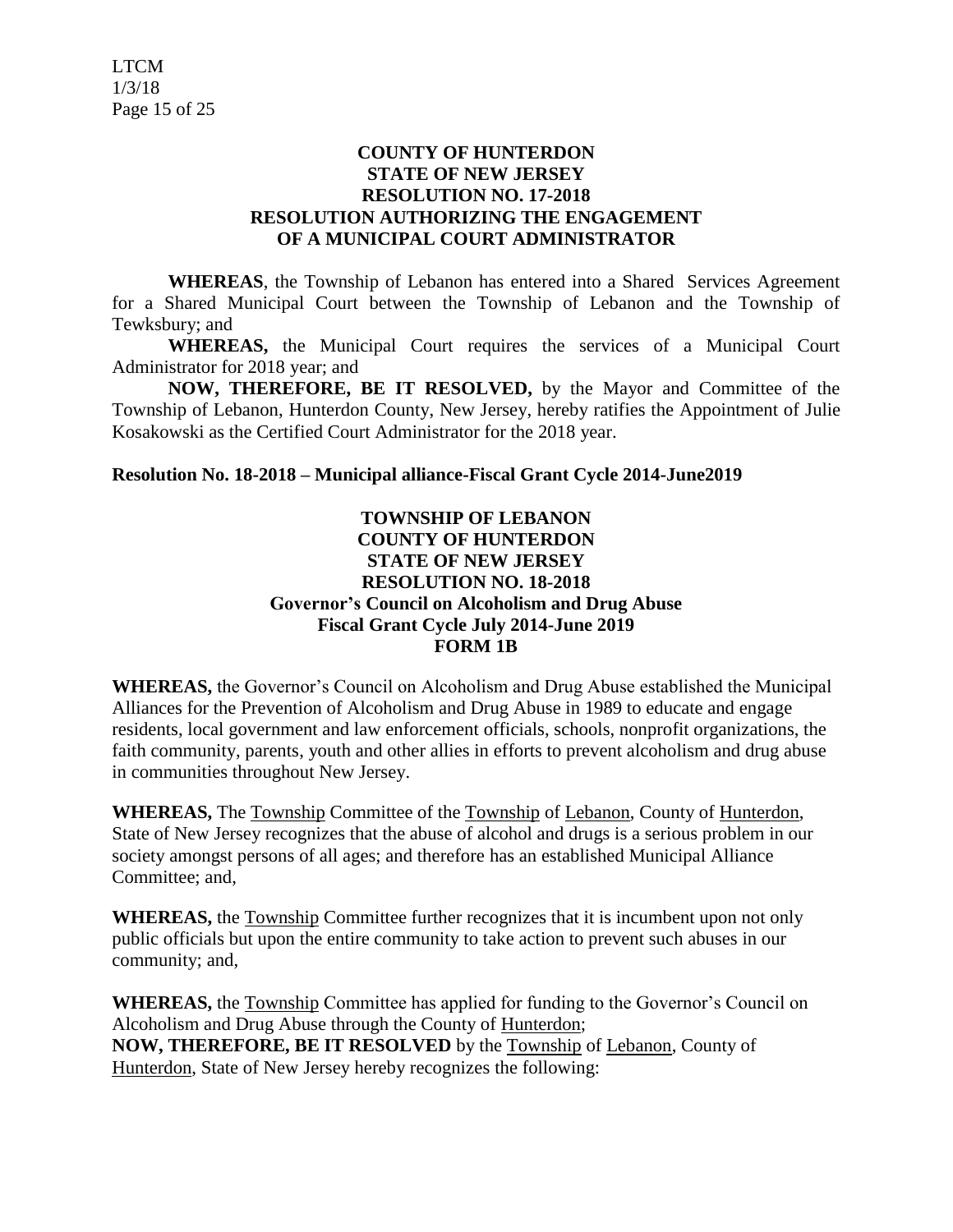1. The Township Committee does hereby authorize submission of a strategic plan for the Voorhees Municipal Alliance grant for fiscal year 2019 in the amount of:

| <b>DEDR</b> | 22,852.00 |  |
|-------------|-----------|--|
| Cash Match  | 5,713.00  |  |
| In-Kind     | 17,139.00 |  |

2. The Township Committee acknowledges the terms and conditions for administering the Municipal Alliance grant, including the administrative compliance and audit requirements.

# **Resolution No. 19-2018 – Supporting Individual Rights and Affirming the Protection of Those Rights**

#### **TOWNSHIP OF LEBANON HUNTERDON COUNTY, NEW JERSEY RESOLUTION NO. 19-2018 RESOLUTION SUPPORTING INDIVIDUAL RIGHTS AND AFFIRMING THE PROTECTION OF THOSE RIGHTS**

**WHEREAS**, the Township of Lebanon, Hunterdon County, wishes to express its support for the rights of all people under the Declaration of Independence, the Constitutions of the United States and the State of New Jersey and the laws passed pursuant to those Constitutions; and

**WHEREAS,** the Declaration of Independence declared the principle that all persons are created equal; and

**WHEREAS,** the Constitutions of the United States and of New Jersey incorporated the fundamental American belief of individual equality expressed in the Declaration of Independence as the core principle of American government; and

**WHEREAS,** the Fourteenth Amendment to the United States Constitution specifically recognizes through its Equal Protection Clause that the governments of the United States, including local governmental units such as the Township of Lebanon, are required to treat all similarly situated persons the same way; and

**WHEREAS,** the Constitution of the State of New Jersey affords its citizens and residents the same protections against invidious discrimination as the United States Constitution; and

**WHEREAS,** the laws passed by the United States of America and the State of New Jersey have mandated that similarly situated individuals should not be treated differently; and

**WHEREAS,** the New Jersey Legislature has made the following Findings and Declarations:

"The Legislature finds and declares that practice of discrimination against any of its inhabitants, because of race, creed, color, national origin, ancestry, age, sex, affectional or sexual orientation, marital status, familial status, liability for service in the Armed Forces of the United States, or nationality are matters of concern of the State, and that such discrimination threatens not only the rights and proper privileges of the inhabitants of the State, but menaces the institutions and foundations of a free democratic State; provided, however, that nothing in this expression of policy prevents the making of legitimate distinctions between citizens and aliens when required by federal law or otherwise necessary to promote the national interest.". N.J.S.A. 10:5-3; and

**WHEREAS,** the Township of Lebanon wishes to express its support and commitment to the principles established in the Declaration of Independence, the Constitutions of the United States and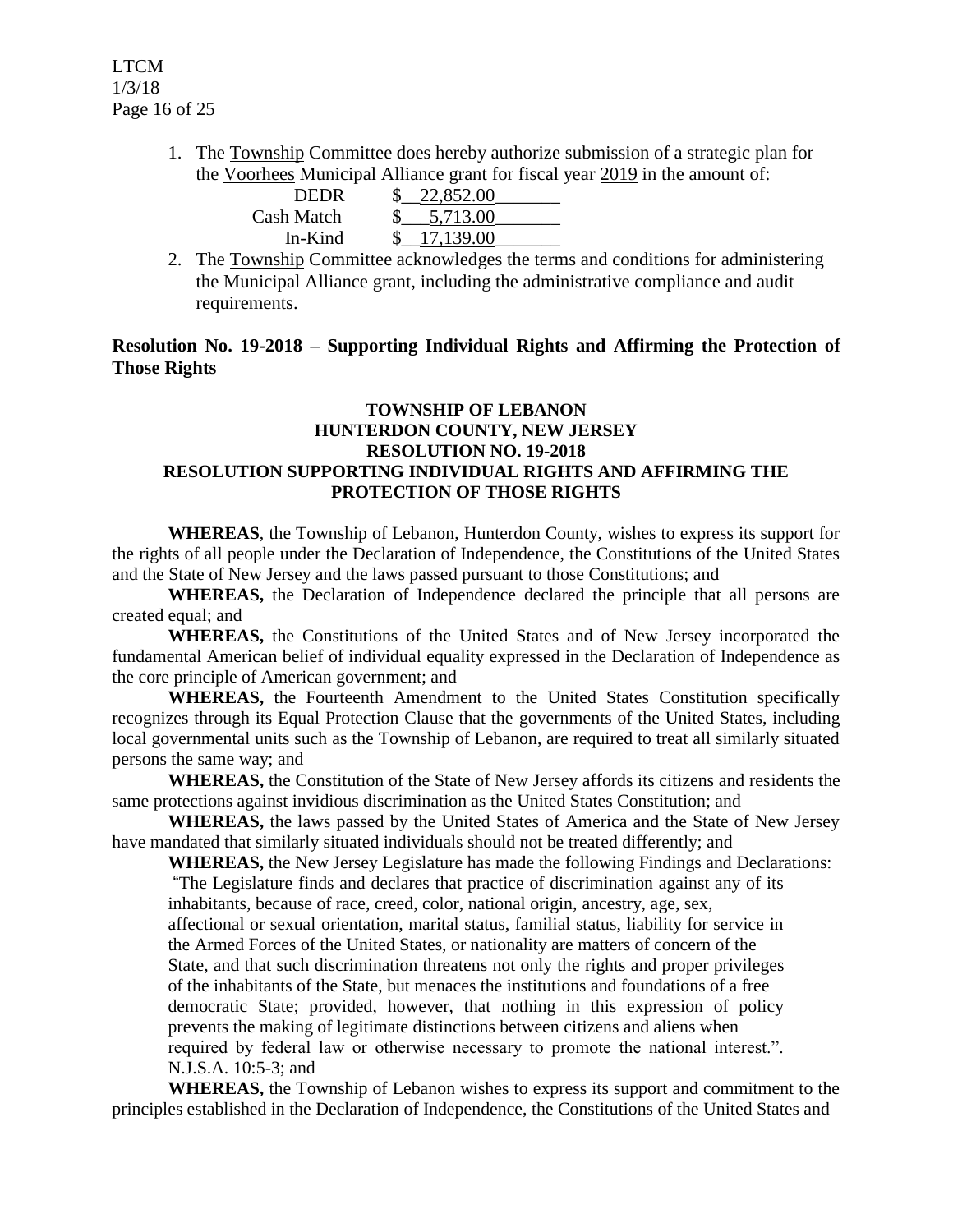LTCM 1/3/18 Page 17 of 25

the State of New Jersey and laws of those governments which principles protect all persons against invidious discrimination; and

**WHEREAS,** the Township Committee of the Township of Lebanon believes that it is important for American governments to reiterate their commitment to these principles at their reorganization meetings each year, and throughout the year, so that their residents and visitors know these principles are held dear and those residents and visitors can feel confident their fundamental American rights will be honored and protected by this Township, and, hopefully, everywhere in our great country.

**NOW THEREFORE BE IT RESOLVED** by the Township Committee of the Township of Lebanon, County of Hunterdon, State of New Jersey, as follows:

- 1. The Mayor and Committee of the Township of Lebanon express their strong support for and commitment to implementing the principles of respect and support for all persons in accordance with the fundamental American values described in the Constitutions of the United States and the State of New Jersey, as well as the federal and state laws protecting those rights and immunities; and
- 2. A copy of this Resolution will be provided to the various Commissions, Committees and employees of the Township of Lebanon to guide them in their interactions with the public; and
- 3. The Mayor and Committee encourage all succeeding governing bodies to implement a Resolution in this form at future reorganization meetings so that the residents of and visitors to the Township of Lebanon know this Township is strongly committed to those American values which have made the United States a great nation and that those values arise from America's commitment to recognize individuals based on what they say and do without consideration of irrelevant and unlawful criteria.

#### **Resolution No. 20-2018 – Opposition to Proposed Beekeeping**

*Motion by Mr. McKee, seconded by Ms. Koehler carried by unanimous favorable roll call vote,* the Township Committee adopted Resolutions No. 20-2018 as written below.

# **TOWNSHIP OF LEBANON HUNTERDON COUNTY, NEW JERSEY RESOLUTION NO. 20-2018 OPPOSITION TO PROPOSED BEEKEEPING REGULATIONS**

*Whereas,* New Jersey's state insect is the honey bee; and

*Whereas,* honey bees are of benefit to mankind, and to New Jersey in particular, by providing plant pollination, recreation for the beekeeper, honey, wax, and other beneficial hive products; and

*Whereas*, New Jersey is among the leading states in agricultural products dependent on beekeeping throughout the United States, i.e., second in blueberry production and third in cranberry production; and imports over 15,000 honeybee colonies annually for crop pollination; and

*Whereas,* New Jersey is also the home of many gardeners who, just like commercial farmers, depend upon insect pollination for fruitful orchards and home gardens; and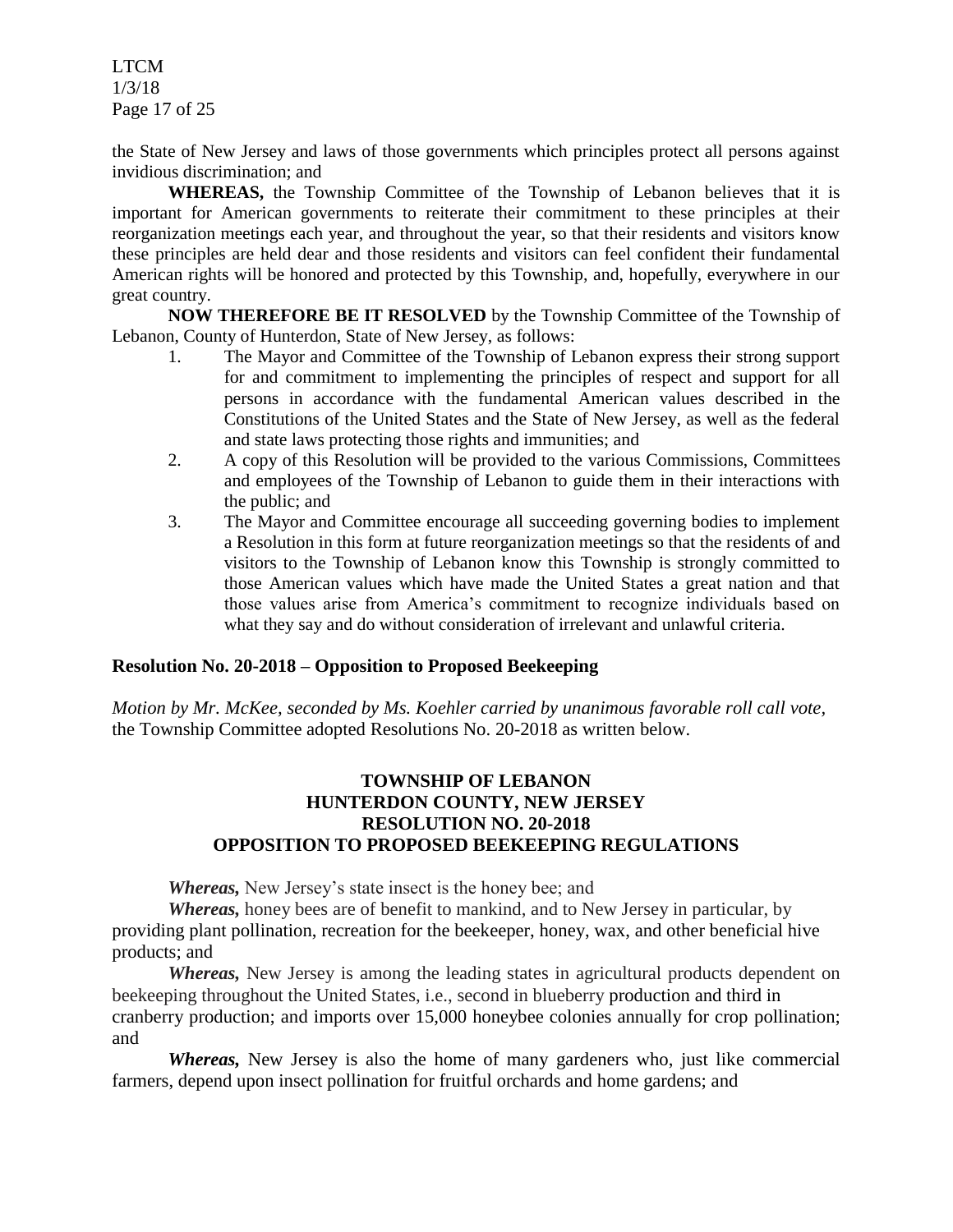LTCM 1/3/18 Page 18 of 25

*Whereas,* domestic strains of honey bees have been selectively bred for desirable traits, including gentleness, honey production, tendency not to swarm and non-aggressive behavior, which are all characteristics desirable for fostering and maintaining honey bee colonies within all populated areas; and

*Whereas,* gentle strains of honey bees can be maintained within populated areas in reasonable densities without creating a detriment to public health and safety if the bees are properly located, managed and maintained; and

*Whereas,* many New Jersey residents desire to provide sustainability and value for New Jersey's home gardeners, farms, and all homeowners with a variety of locally grown vegetables and fruits for New Jersey residents; and

*Whereas,* the honey bee assists the agricultural community to increase productivity and through sustained productivity maintain an environment that promotes agricultural land use as opposed to development; and

**Whereas**, the New Jersey Department of Agriculture has published new beekeeping regulations in the New Jersey Register which are now open to public comment, which must be submitted by January 19, 2018: and

*Whereas,* these new regulations include a section on Apiary Standards which states that bee colony density will be regulated as follows: on a residential lot of less than one-quarter acre where agriculture has not otherwise been determined as permitted new (not already in existence) hives are not permitted; on a residential lot of less than one-quarter acre where hives are in existence as of July 31, 2015, the hobbyist beekeeper may seek a waiver; on a residential lot of one-quarter acre to less than five acres, a person wishing to keep bees as a hobbyist may seek a waiver to keep two hives per lot: and

*Whereas,* these new regulations include a section on Apiary Standards which states that bee colony density will be regulated as follows: on a residential lot of less than one-quarter acre where agriculture has been determined as permitted, new (not already in existence) hives are not permitted; on a residential lot of less than one-quarter acre, where agriculture has been determined as permitted where hives are in existence as of July 31, 2015, the hobbyist beekeeper may seek a waiver; on a residential lot of one-quarter to less than five acres, where agriculture has been determined as permitted, a person wishing to keep bees as a hobbyist may keep two new hives; on a residential lot of one-quarter to less than five acres, where agriculture has been determined as permitted where hives are in existence as of July 31, 2015, a person wishing to keep bees as a hobbyist may seek a waiver to keep more than two hives; and

*Whereas,* these new regulations include a section on Location of Hives, which requires that all hives must be located at least 10 feet from any property line and at least 25 feet from any roadside, sidewalk, or path and 85 feet from any public place including playgrounds, sports fields, schools or churches, unless permission is granted for educational or research purposes, as well as establishing a Flyway Barrier at least six feet in height consisting of a solid wall, fence, or dense vegetation parallel to the property line and extending 10 feet beyond the colony in each direction; and

*Whereas,* The New Jersey Beekeepers Association has been keeping bees at Deerpath/Round Mountain Park, a part of the Hunterdon County Park System, for decades without one complaint or report of stinging: and

*Whereas,* the New Jersey Beekeepers Association has notified the Township Committee of Lebanon Township that if the new regulations are adopted, at least 6 beekeepers in the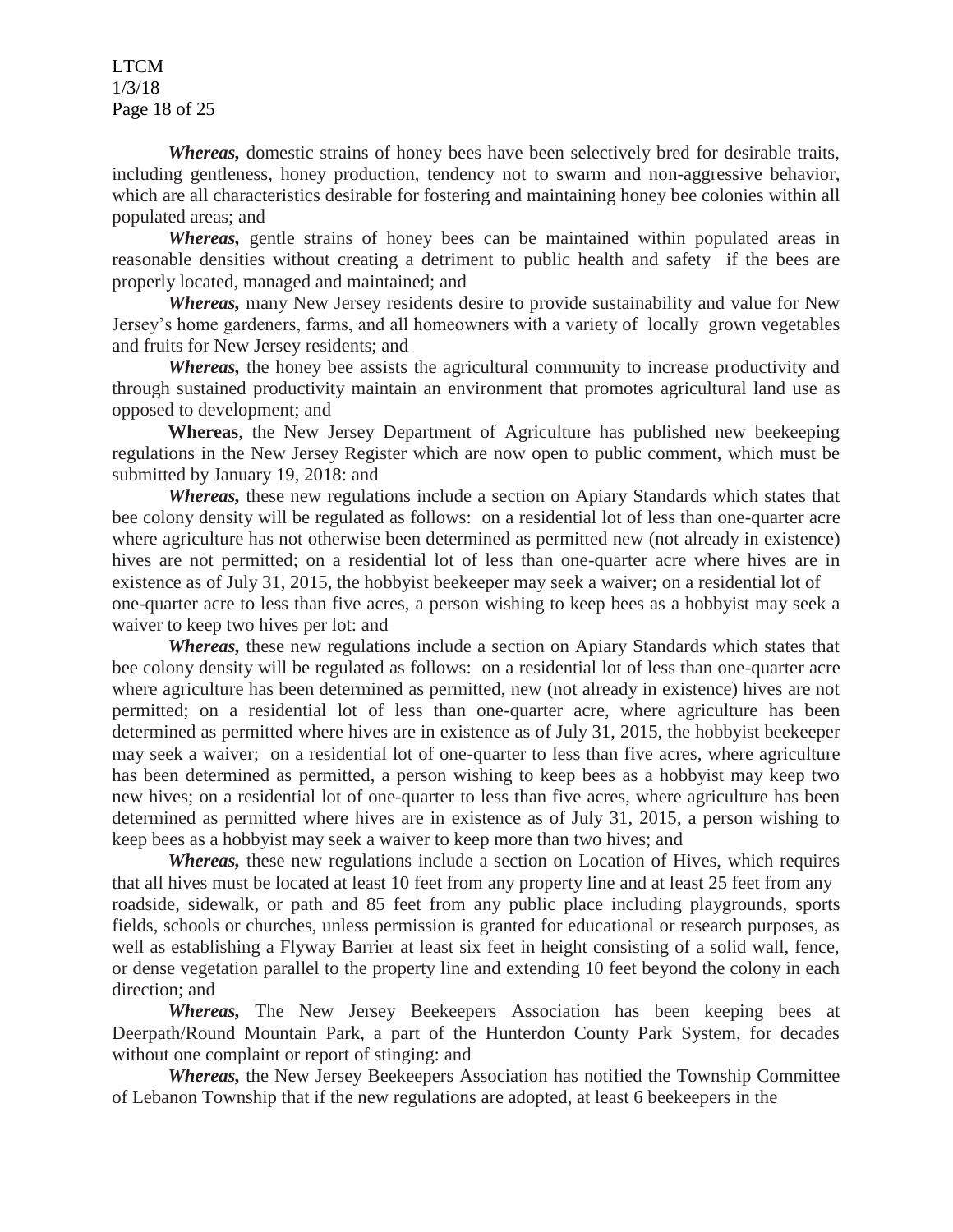LTCM 1/3/18 Page 19 of 25

Township will be negatively impacted by the Apiary Standards relating to hive density and Location of Hives.

**NOW, THEREFORE, BE IT RESOLVED** by the Township Committee of Lebanon Township wishes to go on record with the New Jersey Department of Agriculture that the Lebanon Township is opposed to the proposed beekeeping regulations which would have a detrimental effect on beekeeping in Lebanon Township as well as throughout New Jersey and urges the New Jersey State League of Municipalities to work towards creating legislation with straightforward regulations based on facts, science, and best management practices which will protect both beekeepers and non-beekeepers within the State of New Jersey; and

BE IT FURTHER RESOLVED that copies of this resolution be sent to the New Jersey State League of Municipalities; the New Jersey Beekeepers Association; and all Hunterdon County municipalities, urging

that they oppose the adoption of the new beekeeping regulations as proposed by the New Jersey Department of Agriculture.

#### **ORDINANCES**

#### **Introduction**

#### **ORDINANCE NO. 2018-01- CAP BANK**

*Motion by Mr. Wunder, seconded by Mr. Laul and carried by unanimous favorable roll call* vote, the Township Committee approved Ordinance No. 2018-01 on first reading. (As entitled below).

# **STATE OF NEW JERSEY COUNTY OF HUNTERDON TOWNSHIP OF LEBANON ORDINANCE NO. 2018-01 CALENDAR YEAR 2018 ORDINANCE TO EXCEED THE MUNICIPAL BUDGET APPROPRIATION LIMITS AND TO ESTABLISH A CAP BANK (N.J.S.A. 40A: 4-45.14)**

**WHEREAS**, the Local Government Cap Law, N.J.S. 40A: 4-45.1 et seq., provides that in the preparation of its annual budget, a municipality shall limit any increase in said budget up to 2.5% unless authorized by ordinance to increase it to 3.5% over the previous year's final appropriations, subject to certain exceptions; and,

**WHEREAS,** N.J.S.A. 40A: 4-45.15a provides that a municipality may, when authorized by ordinance, appropriate the difference between the amount of its actual final appropriation and the 3.5% percentage rate as an exception to its final appropriations in either of the next two succeeding years; and,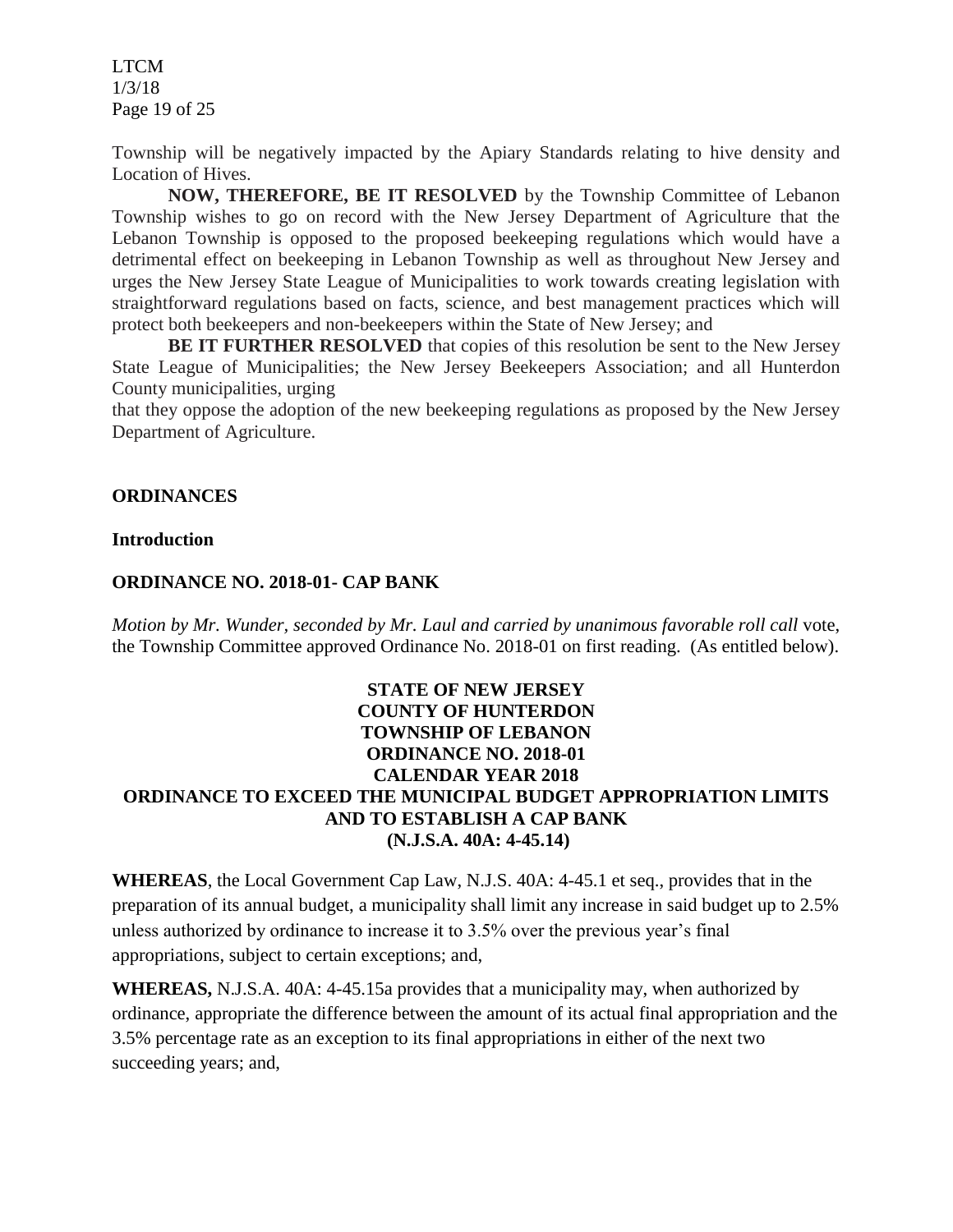LTCM 1/3/18 Page 20 of 25

**WHEREAS**, the of the Township of Lebanon in the County of Hunterdon finds it advisable and necessary to increase its CY 2018 budget by up to 3.5% over the previous year's final appropriations, in the interest of promoting the health, safety and welfare of the citizens; and,

**WHEREAS**, the Township Committee hereby determines that a 1.0% increase in the budget for said year, amounting to \$ 42,134.34 in excess of the increase in final appropriations otherwise permitted by the Local Government Cap Law, is advisable and necessary; and,

**WHEREAS** the Township Committee hereby determines that any amount authorized hereinabove that is not appropriated as part of the final budget shall be retained as an exception to final appropriation in either of the next two succeeding years.

**NOW THEREFORE BE IT ORDAINED**, by the Township Committee of the Township of Lebanon, in the County of Hunterdon, a majority of the full authorized membership of this governing body affirmatively concurring, that, in the CY 2018 budget year, the final appropriations of the Township of Lebanon shall, in accordance with this ordinance and N.J.S.A. 40A: 4-45.14, be increased by 3.5%, amounting to \$ 147,470.19, and that the CY 2018 municipal budget for the Township of Lebanon be approved and adopted in accordance with this ordinance; and,

**BE IT FURTHER ORDAINED,** that any that any amount authorized hereinabove that is not appropriated as part of the final budget shall be retained as an exception to final appropriation in either of the next two succeeding years; and,

**BE IT FURTHER ORDAINED**, that a certified copy of this ordinance as introduced be filed with the Director of the Division of Local Government Services within 5 days of introduction; and,

**BE IT FURTHER ORDAINED,** that a certified copy of this ordinance upon adoption, with the recorded vote included thereon, be filed with said Director within 5 days after such adoption.

Public Hearing will be held on February 7, 2018

# **APPOINTMENTS**

*Motion by Mr. Wunder, seconded by Mr. Schmidt and carried by unanimous favorable roll call*  vote, the Township Committee approved the following appointments.

# **2018 APPOINTMENTS**

# *ANNUAL 1-YEAR APPOINTMENTS*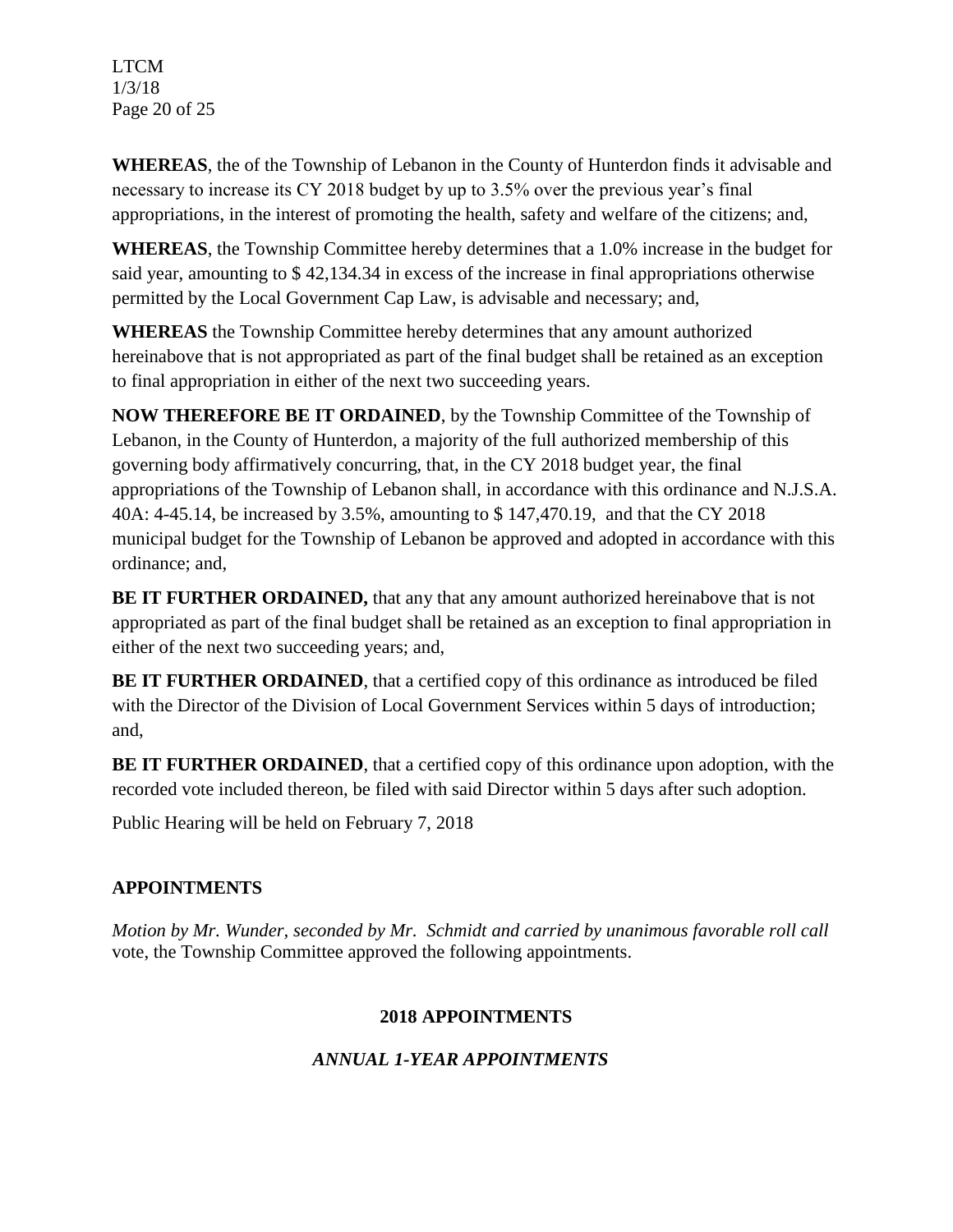LTCM 1/3/18 Page 21 of 25

> **ASSESSMENT SEARCH OFFICER:** Karen Sandorse **MUNICIPAL HOUSING LIAISON:** Gail Glashoff

**DPW SUPERVISOR:** Warren Gabriel **DPW ASSISTANT SUPERVISOR:** Kevin Rivers **ACCOUNTS PAYABLE CLERK**: JoAnn Fascenelli **LIBRARY CLERK:** Karla Drumm **MUSEUM CURATOR:** Joan Lucas **FIRE OFFICIAL:** Gary Apgar **SPECIAL POLICE CLASS II:** Alan Goracy **POLICE OFFICE MANAGER:** Kathy Goracy **POLICE MATRON:** Vacant **OFFICIAL TAX SEARCHER:** Mary Hyland **ISSUER OF SUBDIVISION CERTIFICATES:** Gail Glashoff **STATE HISTORIAN:** Vacant **PERC WITNESS:** Jess Symonds **PERC WITNESS ALT:** Kurt Hoffman **PUBLIC AGENCY COMPLIANCE OFFICER:** Karen Sandorse **OEM DEPUTIES:** Bruce Cunningham

# **RECYCLING COORDINATOR:** JoAnn Fascenelli **RECYCLING COORDINATOR ASSISTANT:** Jan Gibas

# **BOARD OF HEALTH**:

Thomas McKee Brian Wunder Marc Laul Mike Schmidt Beverly Koehler Laura Whitaker, Assessor Karen Sandorse, Secretary

# **HISTORIANS – 1 year terms**

Victor Hoffman Nina Savoia Susan Donavan Eileen Lebida Chuck Speierl Laurie Hoffman Denise Schroder Maria Naccarato **1** Vacancy

#### **LIBRARY COMMISSION - 1 year terms**

Barbara O'Rourke

**REGISTRAR:** Karen Sandorse Joseph Maurizio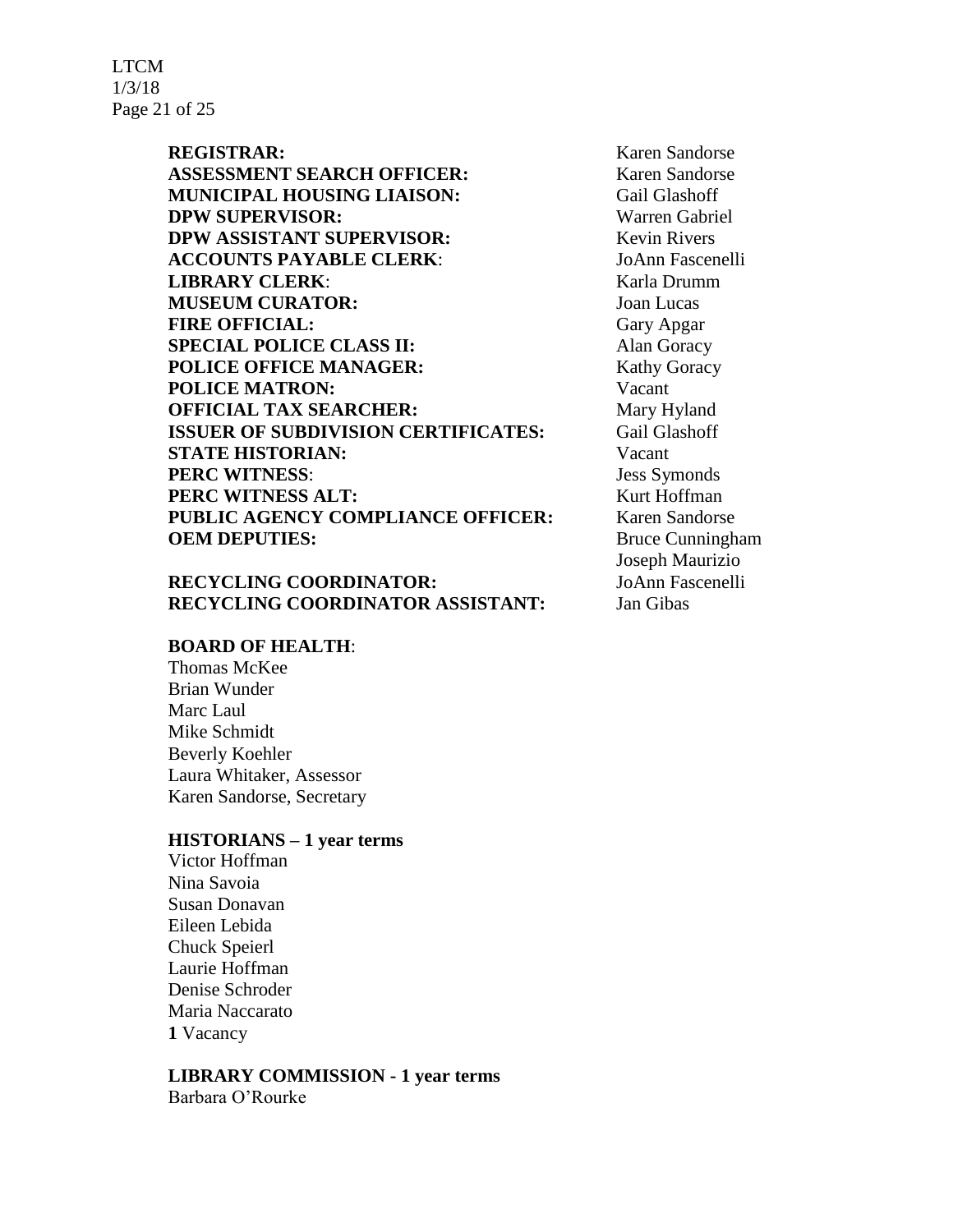LTCM 1/3/18 Page 22 of 25

> Jan Gibas Melanie Ryan Kristen Petrik Debbie Bernardo Victor Hoffman 1 Vacancy

#### **PARK COMMITTEE - 1 year terms**

Eric Petrik Kimberly Jacobus Collette Evanko Greg Cahill Charles Fortenbacker Joann Letters Anthony Confortini Douglas Springer Michael Falconeri Jen Matyas 1 Vacancy

#### **RECYCLING COMMISSION- 1 year terms**

Jan Gibas Vacancy

# **REPRESENTATIVE TO SWAC – 1 year term**

Vacancy

# **MUSCONETCONG RIVER MANAGEMENT COUNCIL – 1 year terms**

Erik Henriksen – Liaison Nancy Lawler – Alternate

# **AG ADVISORY COMMITTEE -1 year terms**

Adam Ambielli Al Nagie Gary Milkowski

#### **PLANNING BOARD MEMBERS**

| <b>CLASS I:</b>   | Mike Schmidt, expires 12/18                  | Class I Appointed by the Mayor       |
|-------------------|----------------------------------------------|--------------------------------------|
| <b>CLASS II:</b>  | Adam Duckworth, expires 12/18                | Class II is Mayor appointment        |
| <b>CLASS III:</b> | Beverly Koehler, expires 12/18               | Class III is a Committee appointment |
| <b>CLASS IV:</b>  | Richard Weiler, expires 12/21                | Class IV is a Mayor appointment      |
| <b>CLASS IV:</b>  | Darryl Schmidt, expires 12/21                | Class IV is a Mayor appointment      |
|                   | CLASS IV -ALT I1: EJ Skidmore, expires 12/19 | Class IV is a Mayor appointment      |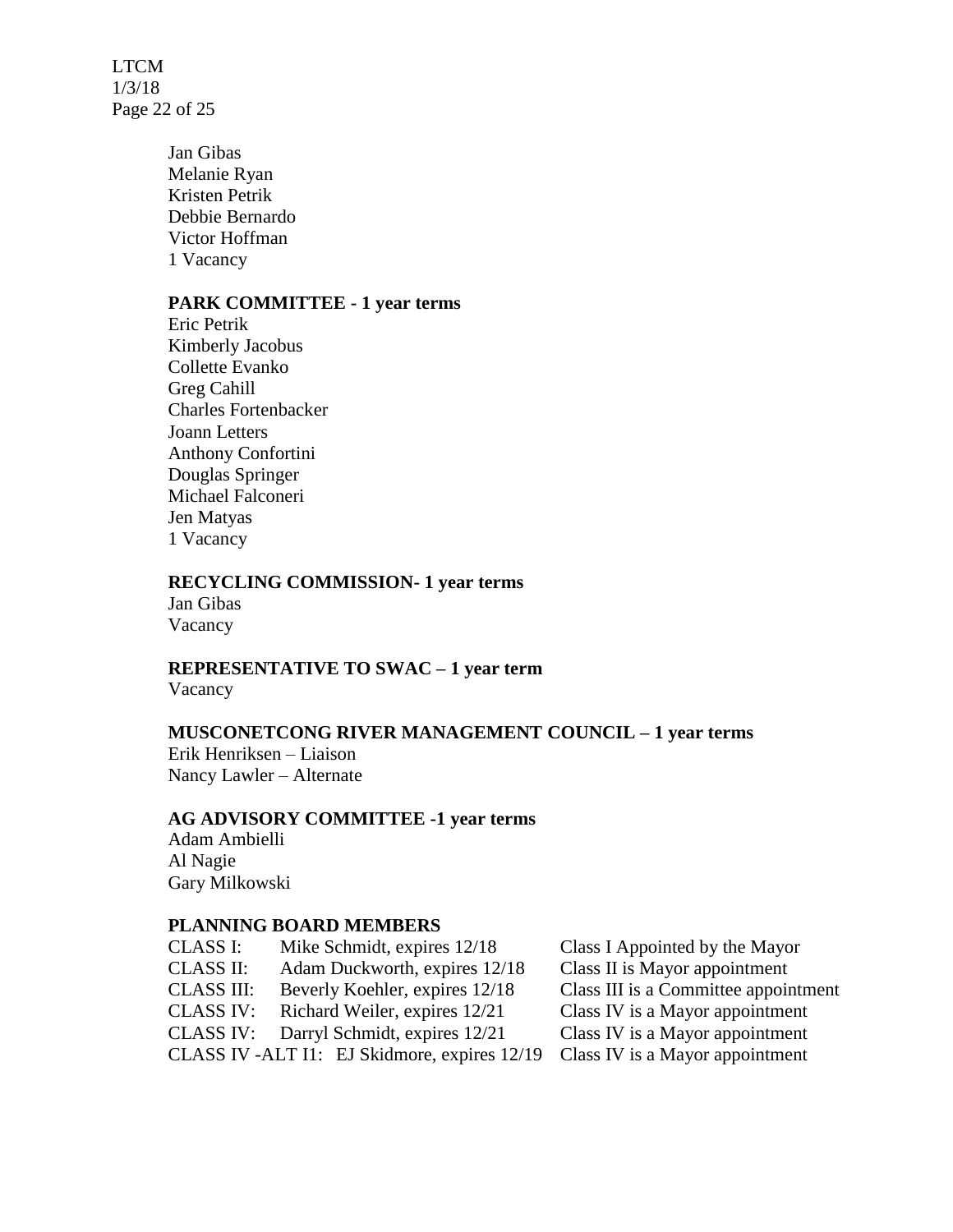LTCM 1/3/18 Page 23 of 25

#### **BOARD OF ADJUSTMENT MEMBERS**

| <b>CLASS IV:</b> | Bruce Terzuolo, expires 12/21                   |
|------------------|-------------------------------------------------|
| <b>CLASS IV:</b> | Wayne Eberle, expires 12/21                     |
| <b>CLASS IV:</b> | John Locker, un-expired term, expires 12/20     |
| CLASS IV-ALT 1:  | Deborah Guevara, un-expired term, expires 12/18 |
| CLASS IV-ALT 1I: | Vacancy, expires 12/19                          |

#### **2018 MAYORAL APPOINTMENTS**

#### **RECREATION**

| <b>Stacey Timpson</b> | 5-year term, expires 12/22               |
|-----------------------|------------------------------------------|
| Vacancy               | Alt. #1 – Term expires $12/19$           |
| Vacancy               | Alt. $#2$ – Unexpired Term expires 12/18 |

## **ENVIRONMENTAL & OPEN SPACE COMMISSION**

| <b>Adam Duckworth</b> | 3-year term, expires $12/20$  |
|-----------------------|-------------------------------|
| Erik Henriksen        | 3-year term, expires $12/20$  |
| Adam Mickley          | 3-year term, expires $12/20$  |
| Kathryn Koch          | Alt #1 – Term expires $12/19$ |

# **COMMITTEE LIAISON POSITIONS**

## **2018 Liaison Roles and Positions**

Mike Schmidt Administration and Finance Open Space Coordinator Fire Dept. Zoning Officer Planning Board Class I CWA Contract

Tom McKee Legal Matters Municipal Court Historians COAH Emergency Management/FEMA CWA Contract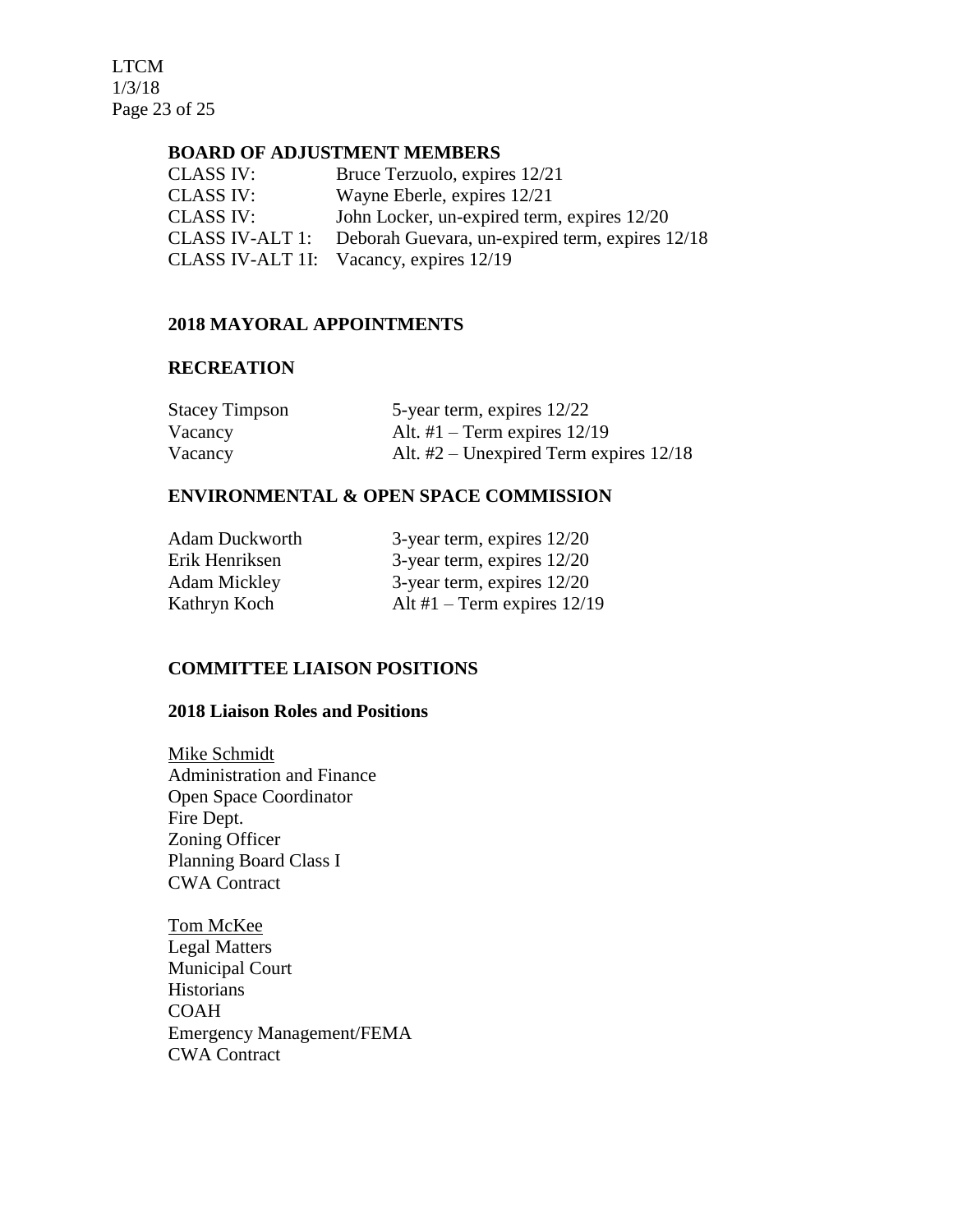LTCM 1/3/18 Page 24 of 25

> Beverly Koehler Animal Control Local Schools Recreation Commission Library Highlands Council Chairman, Board of Health (subject to nomination and vote of Brd of Health) Planning Board Class III (nomination for Committee vote)

Brian Wunder Park Committee Food Pantry Veteran's Haven Relocation Assistance Officer Municipal Coordinator of Hunterdon County Senior Services DPW

Marc Laul IT/Social Media Buildings and Grounds EOSC LOSAP Police

### **TOWNSHIP CONTRACTS – AGREEMENTS**

*Motion by Mr. Laul seconded by Ms. Koehler and carried by unanimous favorable roll call vote,*  the Township Committee approved entering into contracts with the following:

> Zoning Officer – John Flemming Newsletter – Design and Maintenance– Karen Newman Website – Design and Maintenance – Karen Newman

#### **OLD BUSINESS**

**None**

#### **NEW BUSINESS**

**None**

#### **PRESENTATION OF VOUCHERS**

Mayor Schmidt provided a description of vouchers over \$1,000.00